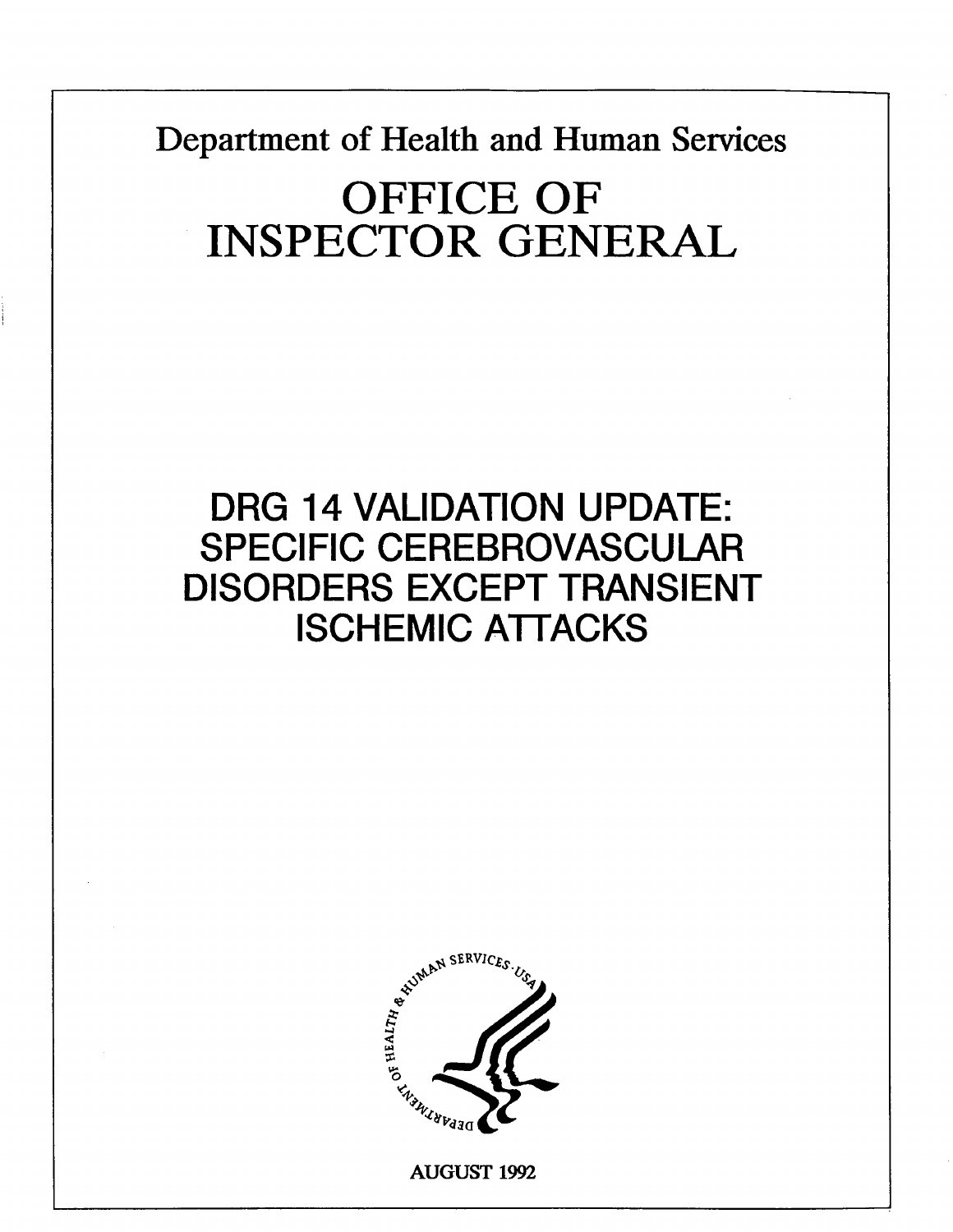#### OFFICE OF INSPECTOR GENERAL

The mission of the Office of Inspector General (OIG), as mandated by Public Law 95 452, as amended, is to protect the integrity of the Department of Health and Human Services (HHS) programs as well as the health and welfare of beneficiaries served by those programs. This statutory mission is carried out through a nationwide network of audits, investigations, and inspections conducted by three OIG operating components: the Office of Audit Services, the Office of Investigations, and the Office of Evaluations and Inspections. The OIG also informs the Secretary of HHS program and management problems and recommends courses to correct them.

#### OFFICE OF AUDIT SERVICES

The OIG's Office of Audit Services (OAS) provides all auditing services for HHS, either by conducting audits with its own audit resources or by overseeing audit work done by others. Audits examine the performance of HHS programs and/or its grantees and contractors in carrying out their respective responsibilities and are intended to provide independent assessments of HHS programs and operations in order to reduce waste, abuse, and mismanagement and to promote economy and efficiency throughout the Department.

#### OFFICE OF INVESTIGATIONS

The OIG's Office of Investigations (OI) conducts criminal, civil, and administrative investigations of allegations of wrongdoing in HHS programs or to HHS beneficiaries and of unjust enrichment by providers. The investigative efforts of 01 lead to criminal convictions, administrative sanctions, or civil money penalties. The 01 also oversees State Medicaid fraud control units which investigate and prosecute fraud and patient abuse in the Medicaid program.

#### OFFICE OF EVALUATION AND INSPECTIONS

The OIG's Office of Evaluation and Inspections (OEI) conducts short-term management and program evaluations (called inspections) that focus on issues of concern to the Department, the Congress, and the public. The findings and recommendations contained in these inspection reports generate rapid, accurate, and up-to-date information on the efficiency, vulnerability, and effectiveness of departmental programs.

Amy L. Lockwood of BOTEC Analysis Corporation prepared this report under the direction of Janet W. Knight, BOTEC Project Director, and David C. Hsia, OIG Project Officer. Contract information and project participants are listed in Appendix 1 to this inspection.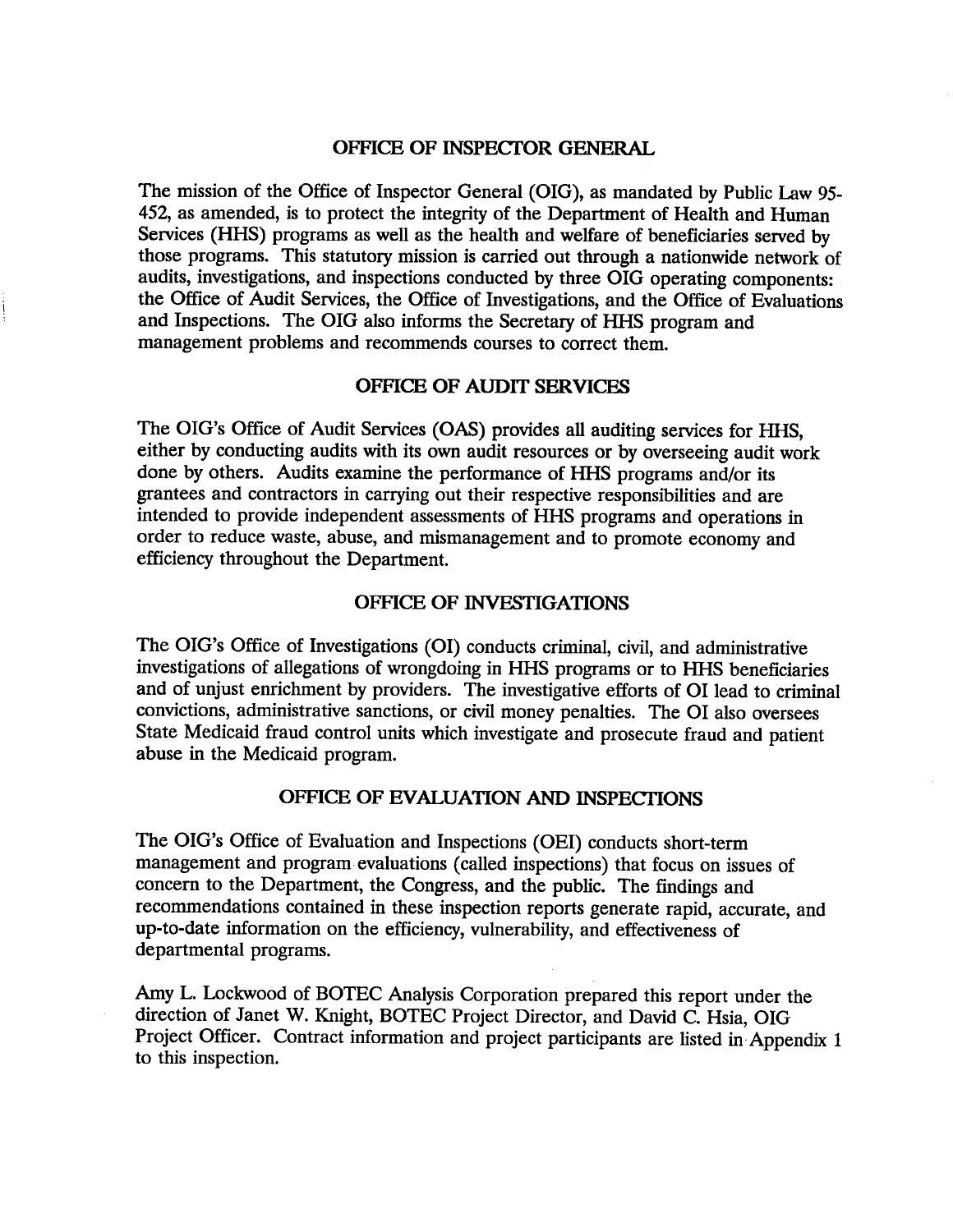Department of Health and Human Services

# OFFICE OF INSPECTOR GENERAL

## DRG 14 VALIDATION UPDATE: SPECIFIC CEREBROVASCULAR DISORDERS EXCEPT TRANSIENT ISCHEMIC ATTACKS



AUGUST 199 OEI-12-89-O192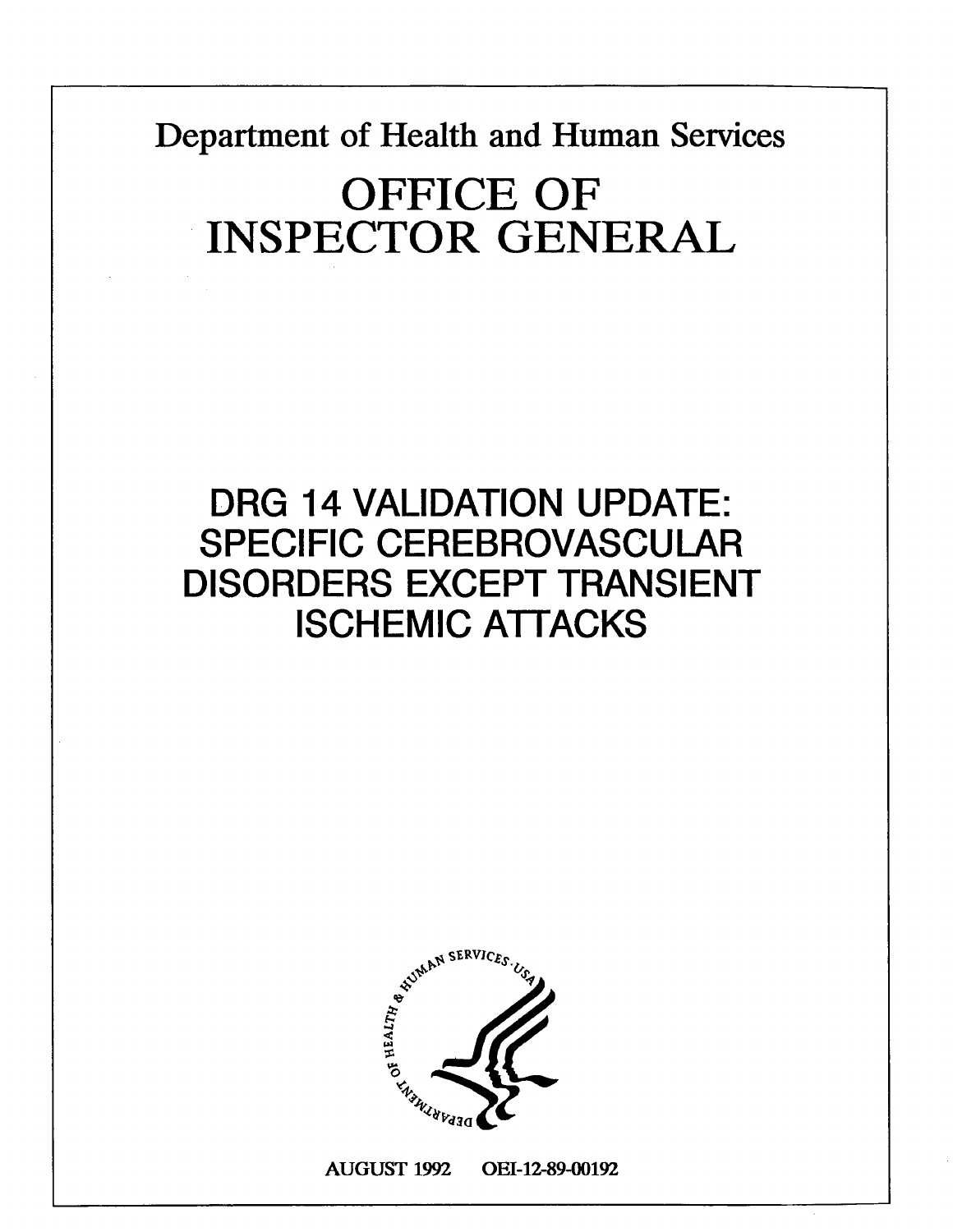#### PURPOSE

This inspection reabstracted on a blinded basis, the International Classification of Diseases, 9th Edition, Clinical Modification (ICD-9-CM) codes from a sample of Medicare discharges biled as diagnosis-related group (DRG) 14. It compared the resulting DRG to the hospital DRG for reimbursement changes. The sample was nationally representative and covered all of 1988, the most recent data available.

This inspection updated two previous Office of Inspector General (OIG) studies. For 1984, the OIG found 15.5 percent errors among 355 reabstractions, improperly overreimbursing hospitals by a projected \$31.5 million. For 1985, the OIG found 15.8 percent errors among 217 DRG 14 reabstractions, over-reimbursing hospitals an estimated \$56.5 million. This inspection used a parallel methodology to make these studies statistically comparable.

#### **FINDINGS**

DRG 14 coding error reduced: Of 145 discharges reabstracted for this inspection, 1.4 percent had coding errors. This proportion statistically significantly improved over the 15.5 percent for 1984 and the 15.8 percent for 1985. This proportion also statistically significantly improved over the 14.7 percent error rate previously reported for all 1988 DRGs. This inspection's low proportion of errors precluded identifying risks by hospital or patient demography.

Financial impact of DRG 14 coding error reduced: Ths inspection projected that DRG 14 under-reimbursed hospitals a nonsignificant \$9.3 million. This result contrasts with the statistically significant \$31.5 milion over-reimbursement of the 1984 Inspection and \$56.6 million over-reimbursement of the 1985 Study.

#### **AGENCY COMMENTS**

In its June 10, 1992 comments to the draft of this inspection, the Health Care Financing Administration (HCFA) concurred with the OIG's findings. The HCFA made several technical comments. Based on these comments, the OIG made changes to this report. The full text of the HCFA comments appear as an appendix.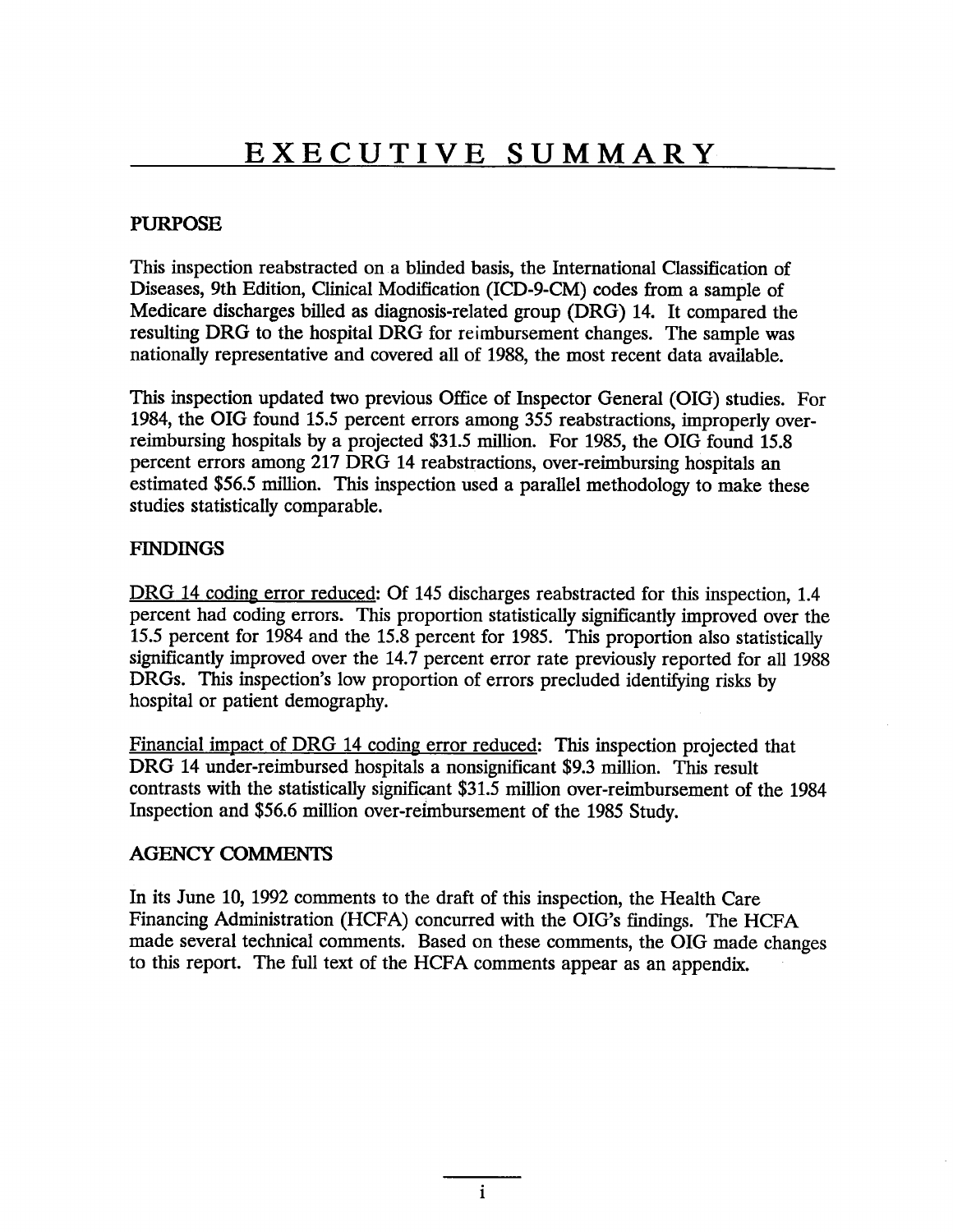# TABLE OF CONTENTS

| 1<br>$\mathbf 1$<br>2<br>SAMPLE REPRESENTATIVENESS<br>$\overline{2}$                                                                                              |
|-------------------------------------------------------------------------------------------------------------------------------------------------------------------|
| $\overline{4}$<br>DRG 14 CODING ERROR REDUCED<br>4<br>DRG 14 OVER-REIMBURSEMENT ELIMINATED<br>$\overline{\mathbf{4}}$<br>REASONS FOR DRG CODING ERROR RANDOM<br>5 |
| 6                                                                                                                                                                 |
| 7                                                                                                                                                                 |
| 9                                                                                                                                                                 |
| Appendix 3: Sample representativeness<br>10                                                                                                                       |
| Appendix 4: DRG 14 coding errors by hospital and patient demography,<br>11                                                                                        |
| Appendix 5: Coding errors by hospital and patient demography, $1988$<br>12                                                                                        |
| Appendix 6: Financial effect of coding errors, 1985-1988<br>13                                                                                                    |
| 14                                                                                                                                                                |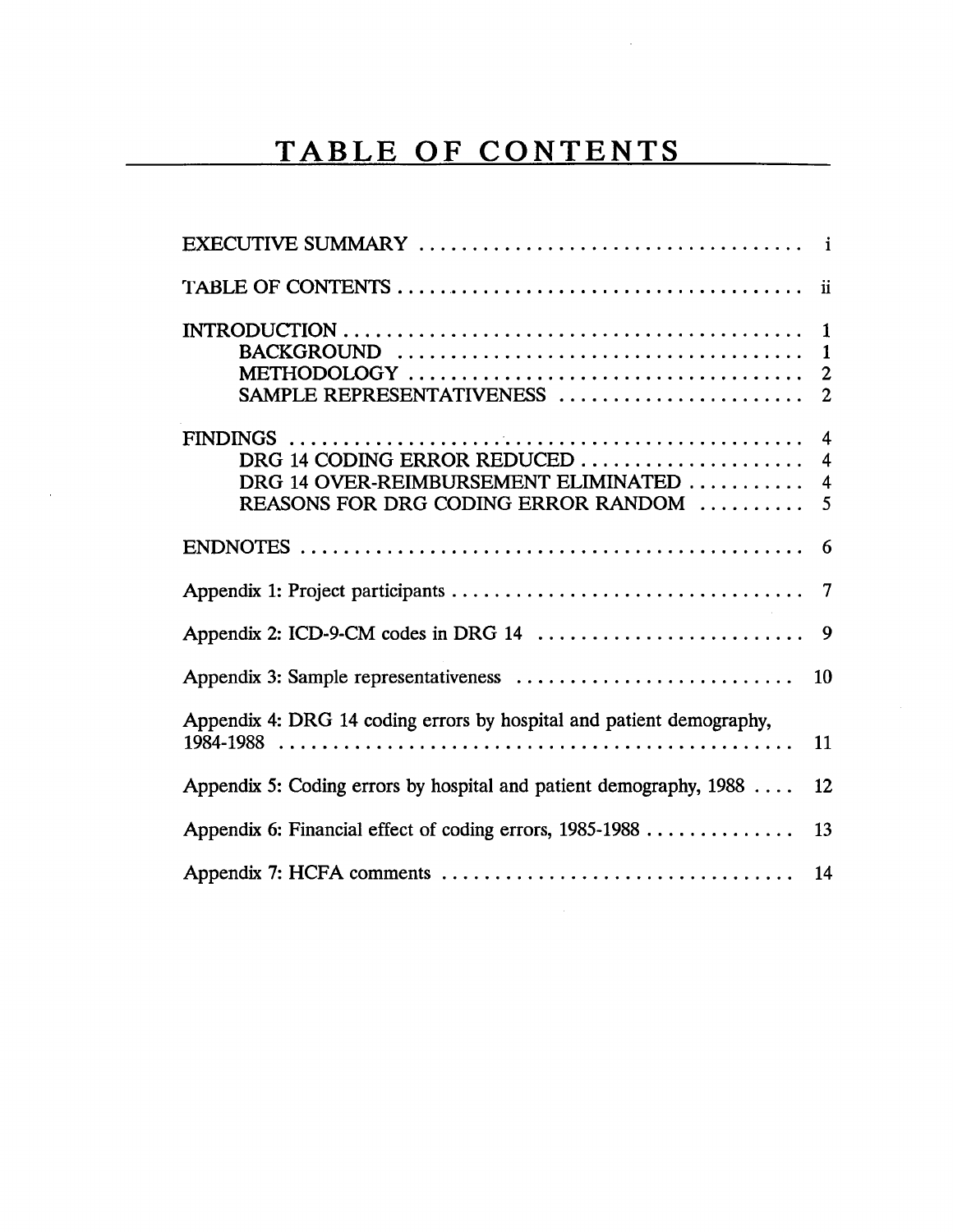#### **BACKGROUND**

As a principal diagnosis, 11 International Classification of Diseases, 9th Edition Clinical Modification (ICD-9-CM) codes group to diagnosis-related group (DRG) 14. These ICD-9-CM codes identify disorders involving strokes or cerebrovascular accidents. A stroke occurs because of a blockage in the blood supply to the brain. The subsequent loss of brain cells may cause weakness, paralysis, loss of sensation, and cogntive disturbances. Three pathologies account for most of these blockages. (Appendix 2).

THROMBOSIS A blood clot forms in an artery of the brain.

EMBOLUS A blood clot forms elsewhere in the body, usually the heart or neck, and travels to the brain.

HEMORRHAGE A weak point in a brain artery allows blood to leak out.

Since 1985, the Health Care Financing Administration (HCFA) has made no title code, or hierarchy changes to DRG 14. Its Relative Weight has undergone downward adjustment because of decreased resource consumption, from 1.3386 in 1985 to 1.2429 in 1988.

In previous studies from the Office of the' Inspector General (OIG), U.S. Department of Health and Human Services (HHS), DRG 14 had a disproportionately high rate of coding errors. Proper selection of ICD-9-CM codes would have grouped these discharges to DRGs with lower average Relative Weights. This significant overreimbursement to hospitals, DRG 14's high Relative Weight, and its apparent vulnerability to miscoding invited OIG attention.

- In 1988, the OIG released its inspection of 355 DRG 14 discharges from 10 hospitals during  $1984<sup>1</sup>$ . The reabstraction of medical records found a 15.5 percent errors. Exrapolating the financial impact of these errors to the national population, the study estimated that DRG 14 errors caused \$31.5 milion in over-reimbursement to hospitals.
- In 1987, the OIG released its National DRG Validation Study, that reabstracted a sample of medical records representing all prospective-payment system discharges during 1985.<sup>2</sup> The 1985 Study included 217 DRG 14 reabstractions, with 15.8 percent errors. Upon national projection, these DRG 14 errors overreimbursed hospitals an estimated \$56.5 milion.

This inspection updated the 1984 and 1985 data with medical records from calendar year (CY) 1988, the most recent data available. It used a parallel methodology to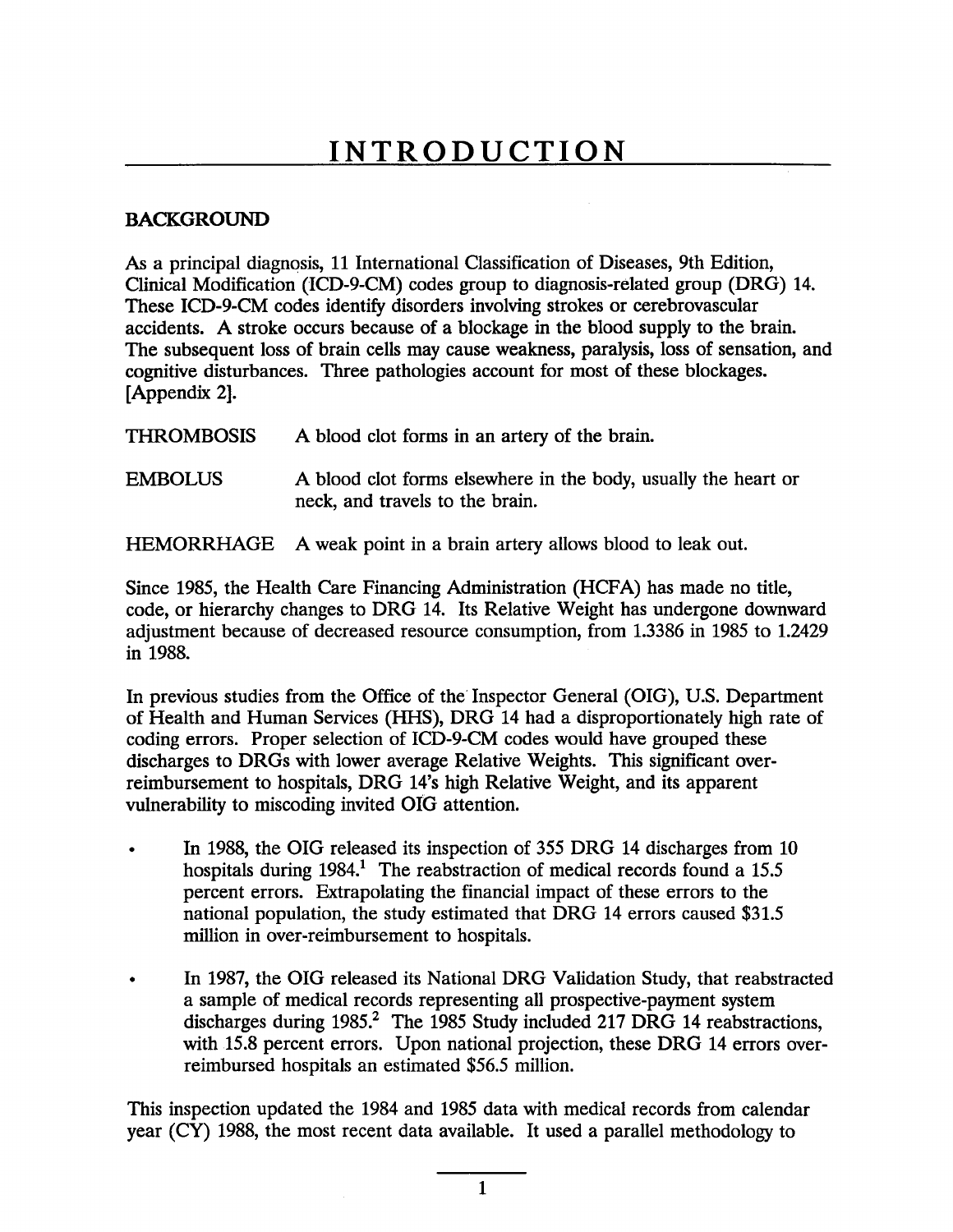make these studies statistically comparable.

#### **METHODOLOGY**

This inspection randomly selected 145 DRG 14 discharges from 144 hospitals. The study population consisted of the 331 550 DRG 14 Medicare reimbursed discharges for CY 1988. The design excluded discharges from specialty institutions such as children hospitals, tuberculosis units, and psychiatric facilties. It also excluded discharges in Maryland and New Jersey, which the PPS stil exempted in 1988. It excluded bils for pediatric, obstetric, and psychiatric DRGs (principally drug and alcohol rehabiltation performed by a general hospital).<sup>3</sup>

The OIG requested that hospitals send complete copies of the sampled medical records to the OIG's contractor, Health Data Institute (HDI) of Lexington Massachusetts. It followed-up missing records and issued subpoenas to compel the cooperation of four hospitals.

The OIG contracted with the American Medical Record Association (AMRA) to reabstract the charts. The AMRA selected the ICD-9-CM codes supported by the record, determined the principle diagnosis, and grouped to select the correct DRG. To assure that the original ICD-9-CM codes and DRGs did not affect this reabstraction, the AMRA coders conducted their work without knowledge of the original ICD-9-CM codes and DRGs. The coders had instructions not to treat marginal problems or honest differences in judgement about appropriate coding DRG errors. This standard should have produced a conservative estimate of the proportion of discharges having DRG errors. A series of reliabilty checks verified the reproducibilty and accuracy of the AMRA coding.

BOTEC Analysis Corporation of Cambridge, Massachusetts (BOTEC) edited the database, checked the sample's representativeness, and conducted statistical analyses of the correlates and financial consequences of DRG 14 miscoding.

#### SAMPLE REPRESENTATIVENESS

The sample accurately represented the characteristics of the underlying population of discharges. (Appendix 3).

Distributed by hospital demography, it did not differ from the DRG 14 population in bed size, teaching status, metropolitan location, or control. (Figure 1).

Distributed by patient demography, it did not differ by age, sex, or race. (Figure 2).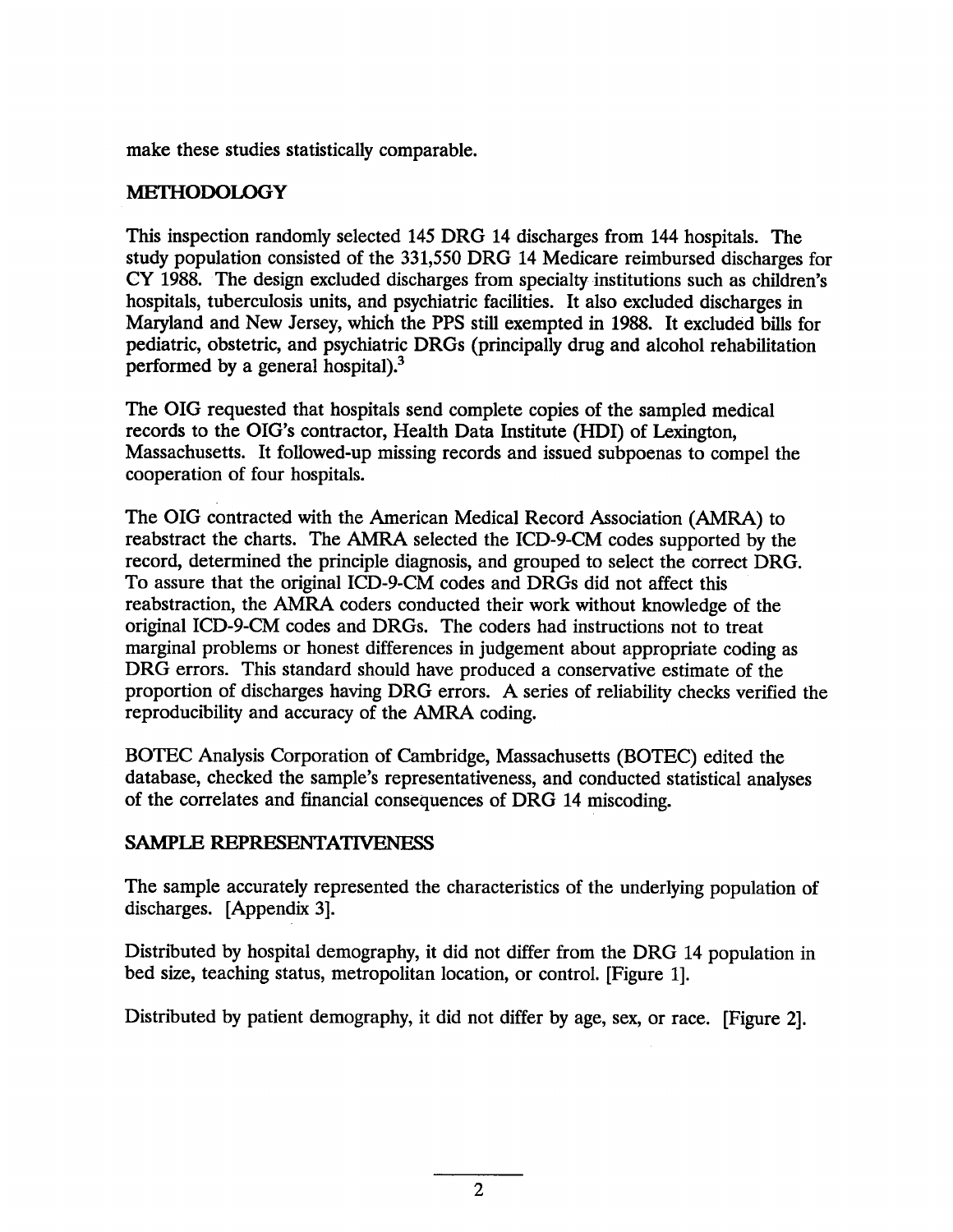

 $\overline{\mathbf{3}}$ 

**B** Other 88 Unknown

Figue 2: Sample representativeness by patient demography, 1988

Sample **Population**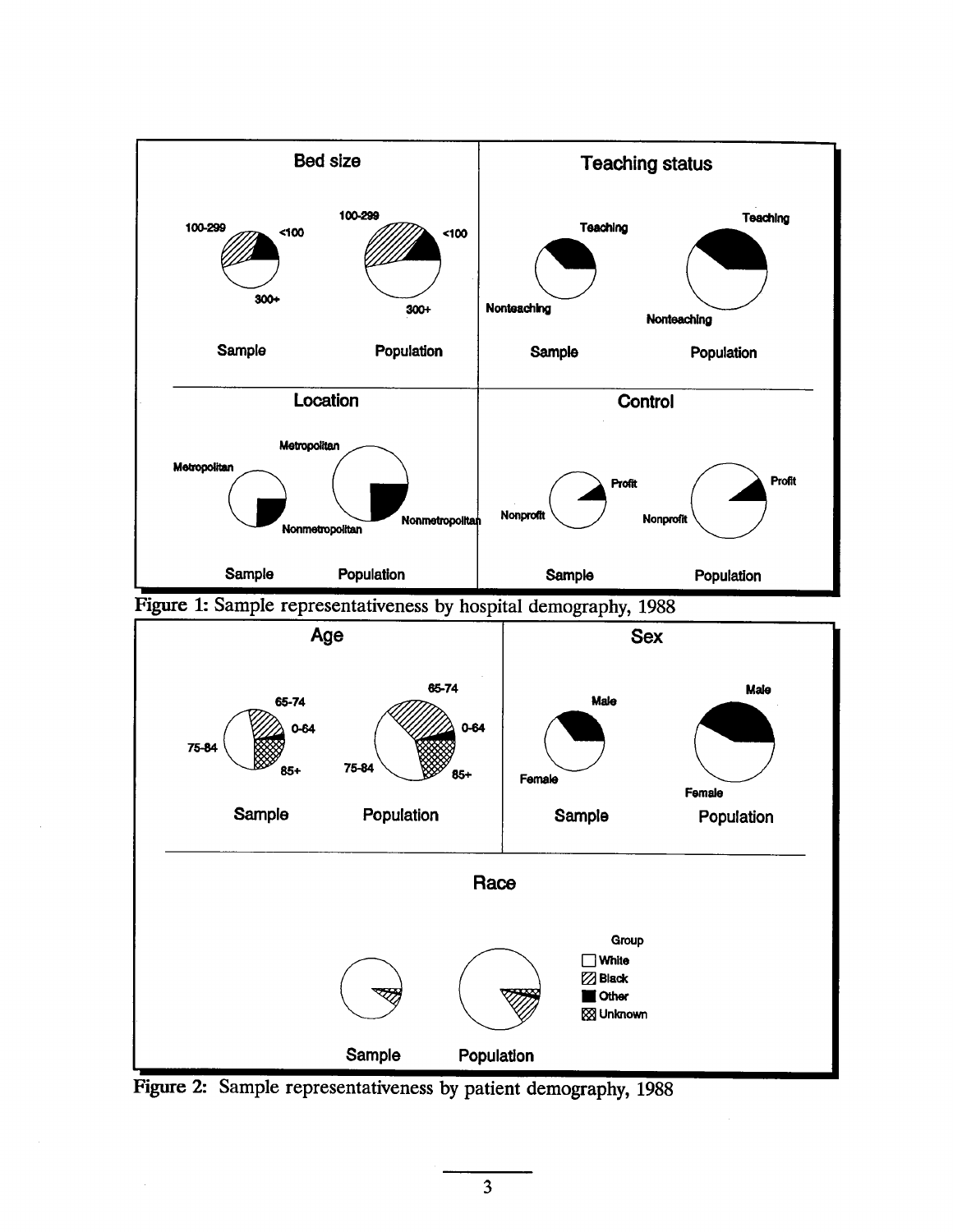## DRG 14 CODING ERROR REDUCED Percent

Of the 145 sample discharges, only 1.4 This proportion significantly improved over the 15.5 percent errors for 1984 and the 15.8 percent errors for 1985. (Figure 3).

This inspection's low proportion of errors precluded identifying risks by hospital or patient demography. However, the improvement in coding Figure 3: Proportion of discharges with DRG accuracy remained significant across all coding errors, DRG 14 and all DRGs, 1984hospital and patient demographic 1988 categories. (Appendix 4).



This inspection's 1.4 percent DRG 14 errors also significantly improved over the 14.7 percent errors previously reported for all 1988 DRGs. Additionally, DRG 14's 14.3 percent improvement in coding accuracy between 1985 to 1988 significantly exceeded all DRG's 6.1 percent improvement. This difference also remained significant across all hospital and patient demographic categories. [Appendix 5].

### DRG 14 OVER-REIMBURSEMENT  $\begin{array}{c|c|c|c|c} \textbf{ELIMINATED} & & & \text{ $>$\mathsf{million}$} \ \textbf{10}_1 & & & \textbf{10}_1 \end{array}$

The 145 sample discharges all originally received a Relative Weight of 1.2429 equivalent to  $$3,797$  (assuming an  $\vert$  -20 average Standardized Amount of -30 055). This Relative Weight did not difer significantly from the 1.2521 case mix index (CMI) after AMRA reabstraction, equivalent to  $$3,825$ . In  $\blacksquare$  so 1988 contrast, for 1985 DRG 14 reabstraction 1984 1985 1988 identified significant over-reimbursement to the hospitals. Hospital and patient Figure 4: Financial impact of miscoding demography did not affect these results. (Figure 4).



DRG 14, 1984-1988

Extrapolating the 1988 CMI change to all 331,550 DRG 14 bills, miscoding underreimbursed hospitals a nonsignificant \$9.3 milion. This result differs significantly from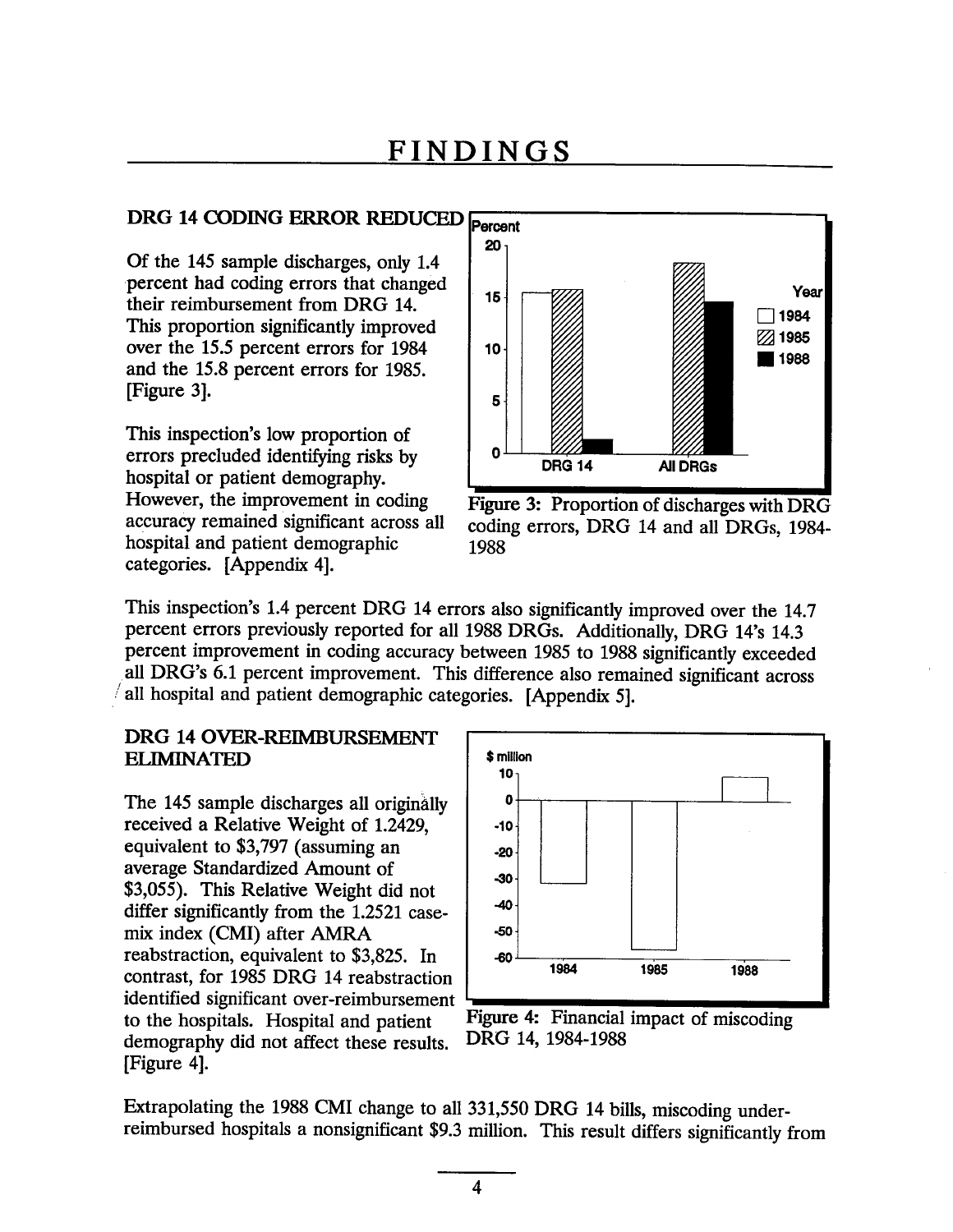the \$31.5 milion over-reimbursement reported for 1984 and the \$56.6 milion overreimbursement estimated for 1985. (Appendix 6).

DRG 14 accounted for 13.3 percent of the \$69.8 million in net under-reimbursement for all DRGs in 1988. .

#### REASONS FOR DRG CODING ERROR RANDOM

Only two of the sample discharges grouped to other DRGs after AMRA reabstraction. One case failed to attest to the traumatic causation of the cerebral event while the other appears to be a clerical error, substituting DRG 14 for DRG 148. No systematic miscoding appeared among the sample's bills.

The sample size sufficed to establish that DRG 14 no longer has significant miscoding, but could not identify any patterns by hospital or patient demography. To determine demographic trends would require a sample of approximately 2,500 medical records. The nonsignificant proportion of coding errors does not warrant such a study.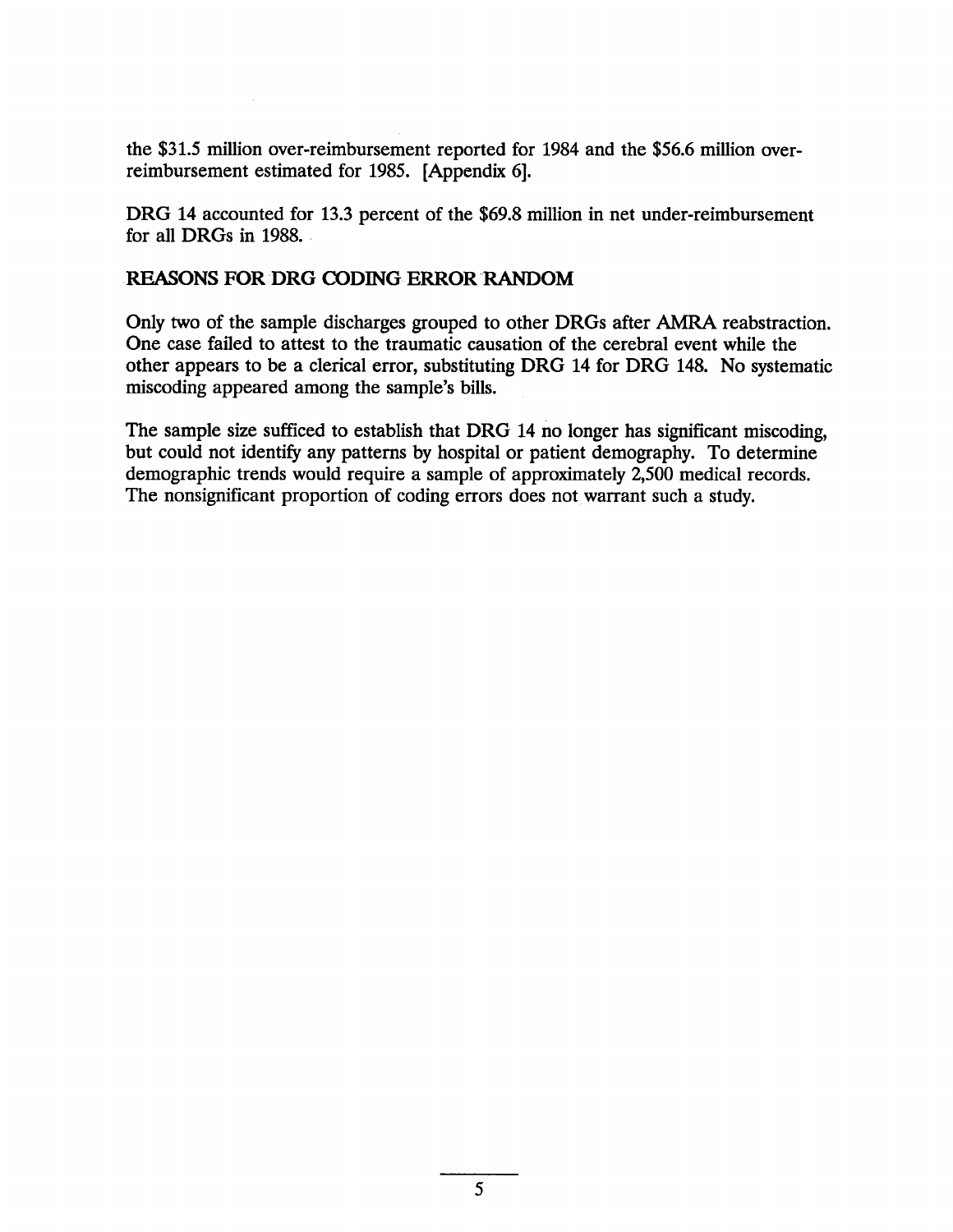#### ENDNOTE

1. Purvis T, Carlson R, Fagan A, Jew M, Stewart S, Brown F, & Gannon C. Validation of DRG 14. San Francisco, CA: HHS Office of Inspector General, 1988. Inspection no. OAI-09-86-00052.

2. Delaney AM & Hsia DC, eds. National DRG Validation Study. Lexington, MA: Health Data Institute, 1987. Contract HHS-l00-87-0015.

3. Knight JW & Hsia DC, eds. National DRG Validation Study Update: Technical Report. Washington, DC: HHS Office of Inspector General, 1992. Inspection no. OEI-12-90-00191.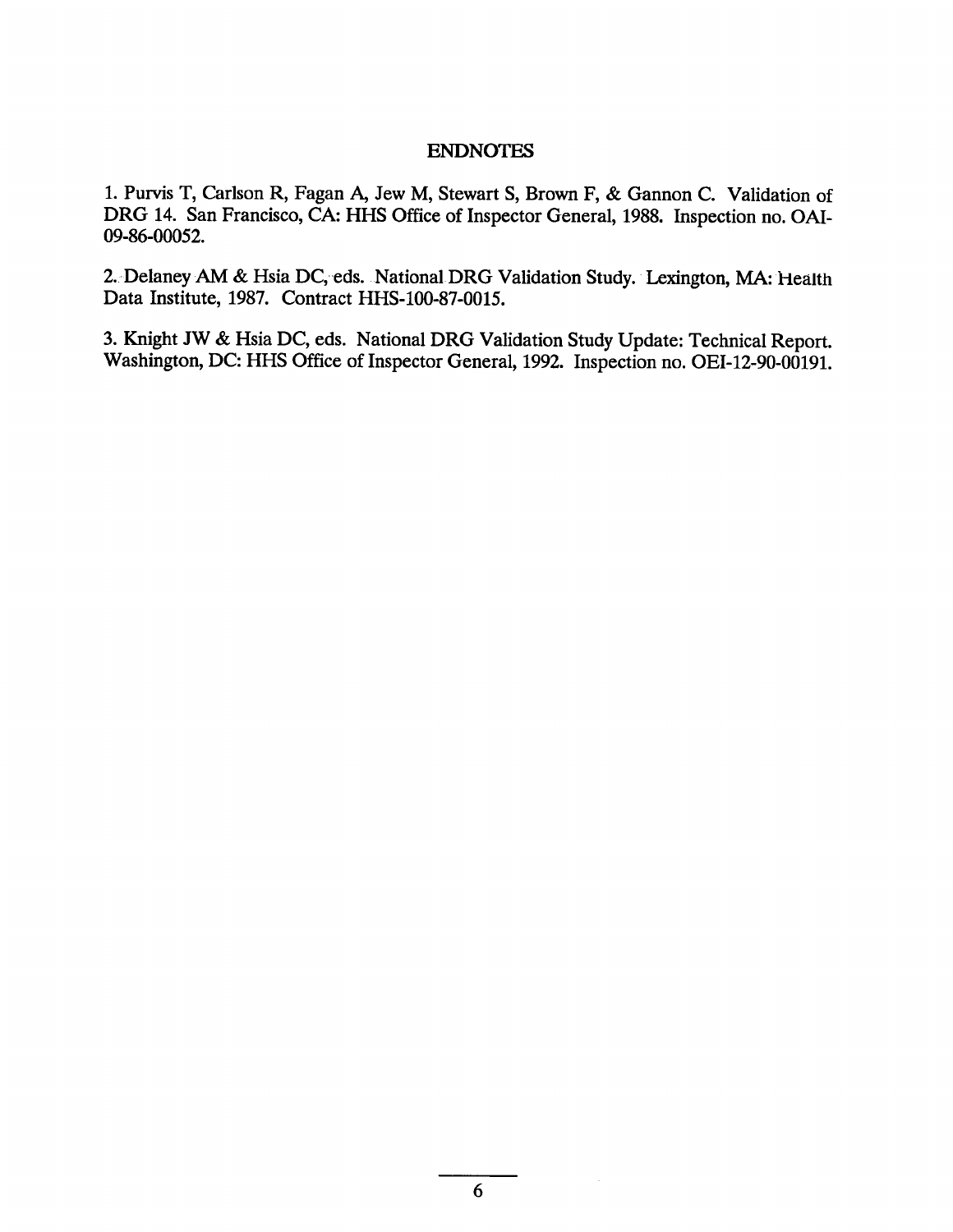Appendix 1: Project participants

#### OIG

Cathaleen A. Ahern, B. Evan J. Buckingham, B.A. David C. Hsia, J.D., M.D., M.I Thomas F. Komaniecki, M. W. Mark Krushat, M.I Linda M. Moscoe, B.A. Brian P. Ritchie, B. Barry L. Steeley<sup>1</sup> John M. Traczyk, B.

#### HCFA

Timothy F. Greene, M.A., M. Stephen F. Jencks, M. Michael R. McMullan, M.B.A. Harry L. Savitt, Ph. Jeanette M. Smith, M.D., M. Malcolm A. Sneen. B.S.

**RAND Corporation** Haya P. Rubin, M.D., Ph.l

<u>Baxter-Health Data Institute</u><sup>4</sup> Patricia J. Baxter, R.l Patricia Cassidy-Tsnosas, R. Annette M. Delaney, R.N., M. Ellen B. Inghileri, R. Janet Mathews, A.R.<sup>7</sup> Laurie H. Moore, R. Claire Shannon, A. Michele A. Wiese, B.

#### AMRA

Margret K. Amatayakul, M.B.A., R. Mary Converse, R.

<sup>1.</sup> Now at Health Audit Services, Ellicott City, MD.

<sup>2.</sup> Now at the Journal of the American Medical Association, Chicago, IL.

<sup>3.</sup> Now at Johns Hopkins Medical Institutions.

<sup>4.</sup> Ceased operations February 16, 1990.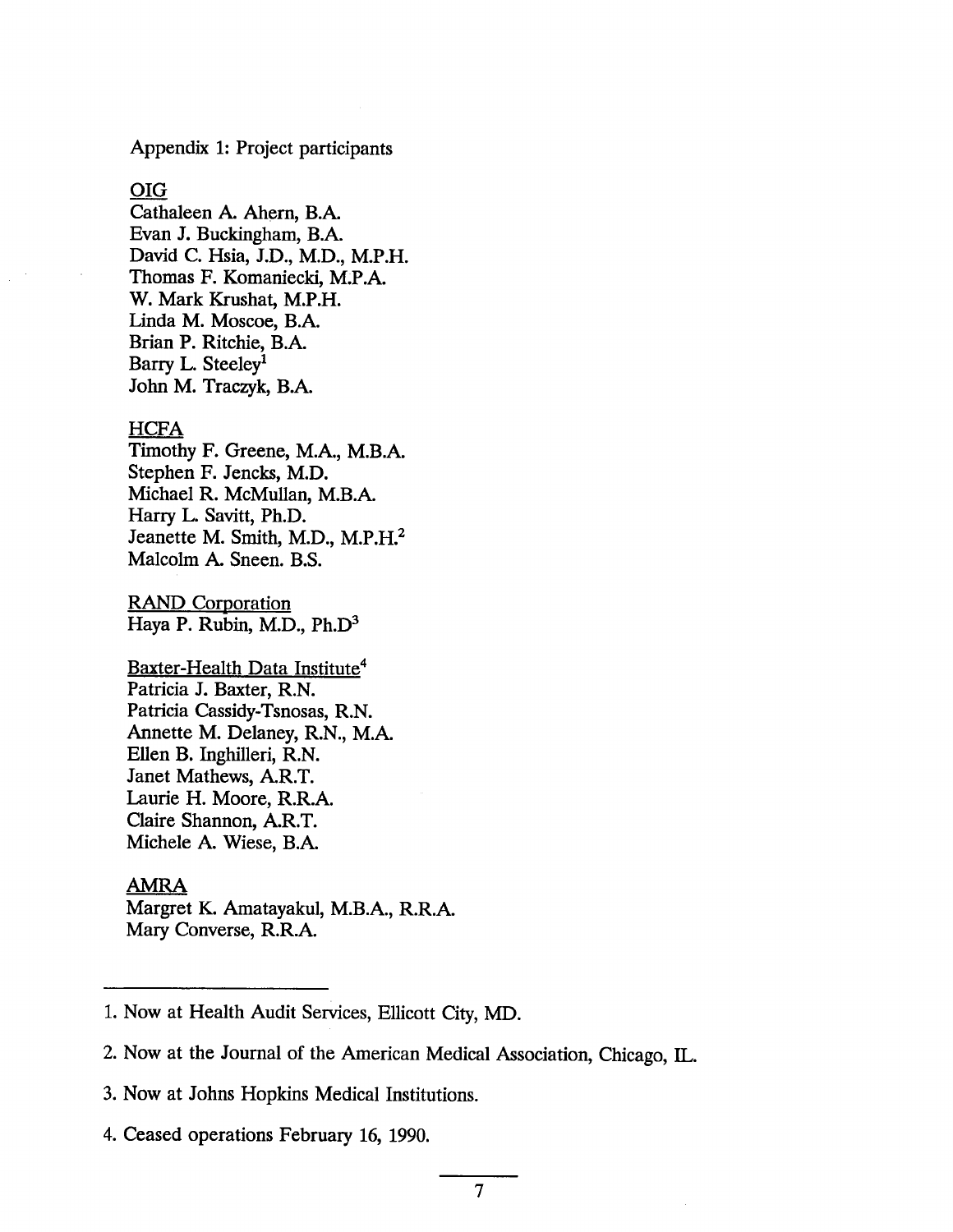Nicholas J. Cotsonas, M. Linda Ertl, R. Rita M. Finnegan, R. Desla Mancila, A. Barbara Manny, R. Sonia Martyniuk, R.I Toula Nicholas, A. Charlotte Razor, R. LouAnn Schraffenberger, R.l Lynn Smetko, R.I Dawn Smith, A. Joan Zacharias, A.

BOTEC Analysis Corporation Geraldine M. Berenholz, R. Andrew H. Chalsma, B. David P. Cavanagh, M.A., Ph.D. Janet W. Knight, R.N., Ph.D. Amy L. Lockwood, B.A.

#### Contract information

**Contractor** BOTEC Analysis Corporation 1698 Massachusetts Avenue Cambridge, MA 02138

Project Officer David Hsia, J.D., M.D., M.P.H. Office of Inspector General 330 Independence Avenue Washington, D.C. 20201

**Contract** HHS-100-90-0023 Firm-fixed price contract \$203 257

5. Outside contractor.

8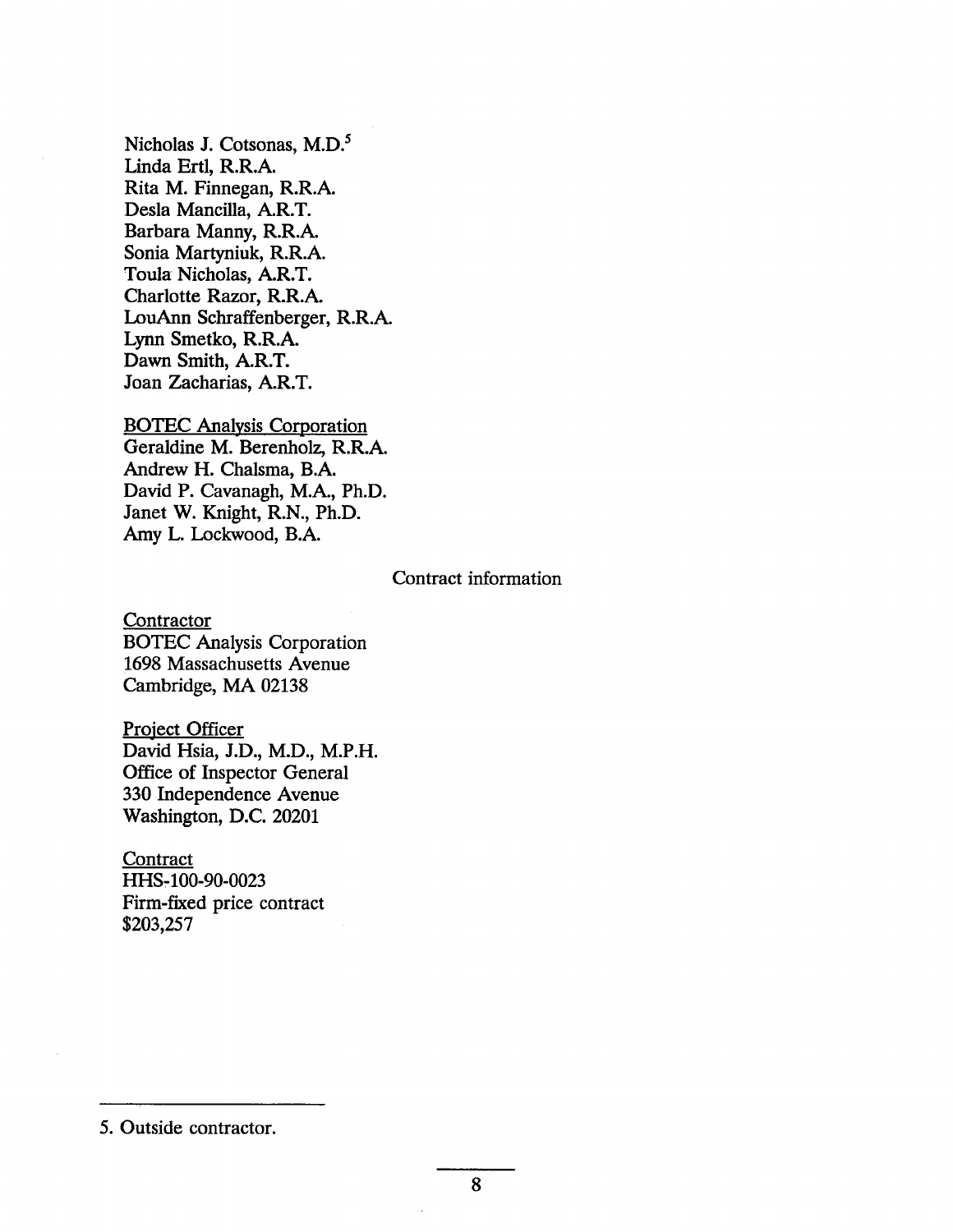#### Appendix 2: ICD-9-CM codes in DRG 14

- 430 Subarachnoid hemorrhage 431 Intracerebral hemorrhage
- 
- 432.0 Nontraumatic extradural hemorrhage
- 432. 1 Subdural hemorrhage
- 432.9 Intracerebral hemorrhage, not otherwise specified
- 434.0 Cerebral thrombosis
- 434.1 Cerebral embolism
- 434.9 Cerebral artery occlusion, not otherwise specified
- 436 Cerebrovascular accident
- 437. Nonruptured cerebral aneurysm
- 784.3 Aphasia

 $\bar{z}$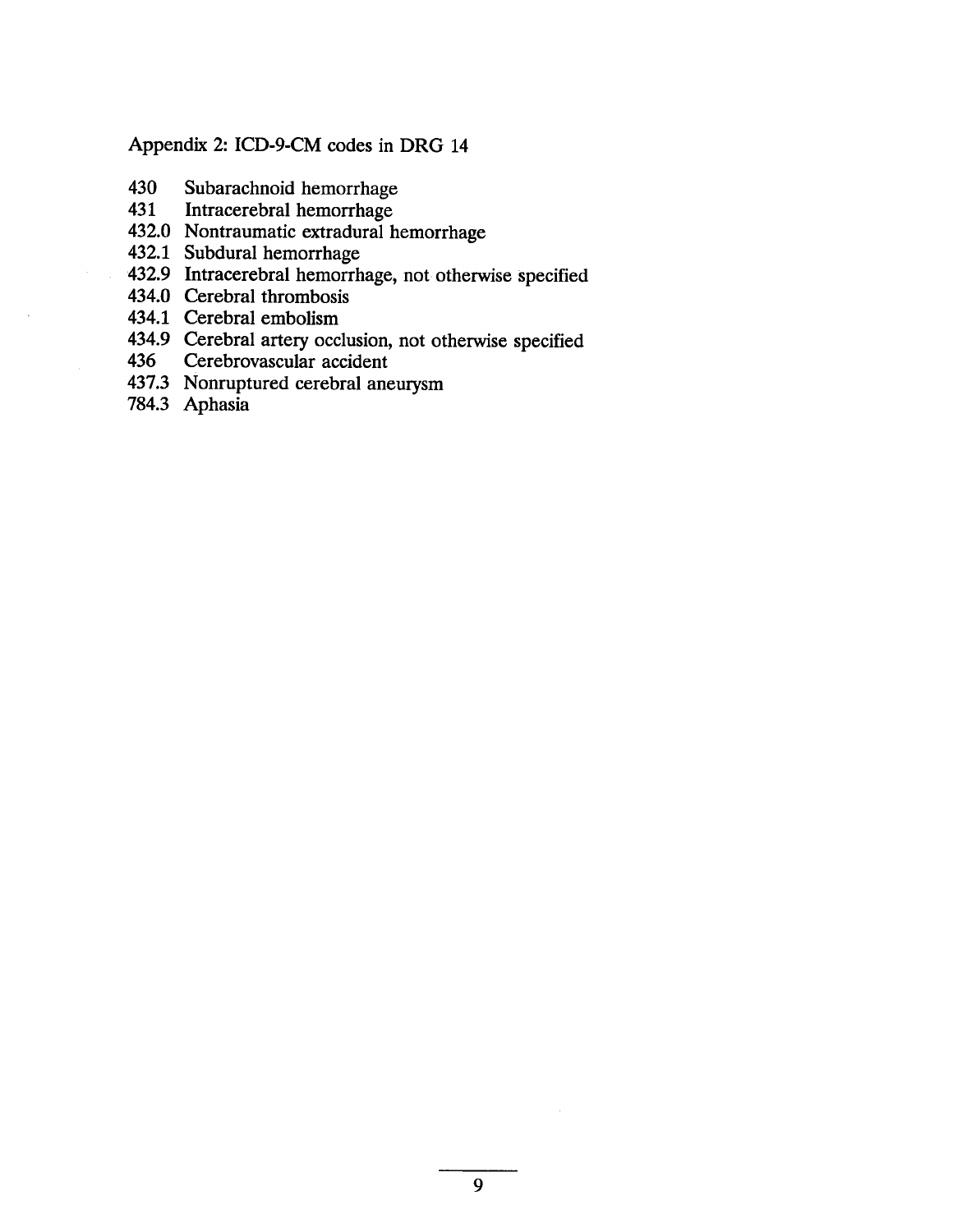## Appendix 3: Sample representativeness

 $\mathcal{A}^{\mathcal{A}}$ 

|                            | Number [percent] Population   | Sample      | Chi-square           |
|----------------------------|-------------------------------|-------------|----------------------|
| <b>Hospital demography</b> |                               |             |                      |
| $1-99$ beds                | 49,645 [15.0]                 | 29 [20.0]   | 2.1, 2 df, $P=0.640$ |
| 100-299 beds               | 125,856 [38.0]                | 50 [34.5]   |                      |
| $300+$ beds                | 156,016 [47.1]                | 66 [45.5]   |                      |
|                            | Metropolitan 249,967 [75.4]   | 108 [74.5]  | 0.0, 1 df, $P=0.150$ |
|                            | Nonmetropolitan 81,583 [24.6] | 37 [25.5]   |                      |
| Teaching                   | 131,367 [39.6]                | 54 [37.2]   | 0.2, 1 df, $P=0.372$ |
| Nonteaching                | 200,183 [60.4]                | 91 [62.8]   |                      |
| Profit                     | 32,954 [10.1]                 | 14. [9.7]   | 0.0, 2 df, $P=0.020$ |
| Nonprofit                  | 292,022 [89.9]                | 131 [90.3]  |                      |
| Patient demography         |                               |             |                      |
| 0-64 years                 | 13,769 [4.2]                  | 5 [3.4]     | 3.4, 3 df, $P=0.658$ |
| $65-74$ years              | 109,174 [32.9]                | 36 [24.8]   |                      |
| $75-84$ years              | 137,898 [41.6]                | 68 [46.9]   |                      |
| $85 + \text{years}$        | 70,709 [21.3]                 | 36 [24.8]   |                      |
| Male                       | 139,865 [42.2]                | 51 [35.2]   | 2.0, 1 df, $P=0.835$ |
| Female                     | 191,685 [57.8]                | 94 [64.8]   |                      |
| White                      | 280,550 [84.6]                | 131 [90.3]  | 2.7, 3 df, $P=0.559$ |
| <b>Black</b>               | 36,600 [11.0]                 | 9[6.2]      |                      |
| Other                      | 5,144 [1.6]                   | 2[1.4]      |                      |
| Unknown                    | 9,256 [2.8]                   | 3 [2.1]     |                      |
| Total                      | 331,550 [100.0]               | 145 [100.0] | not applicable       |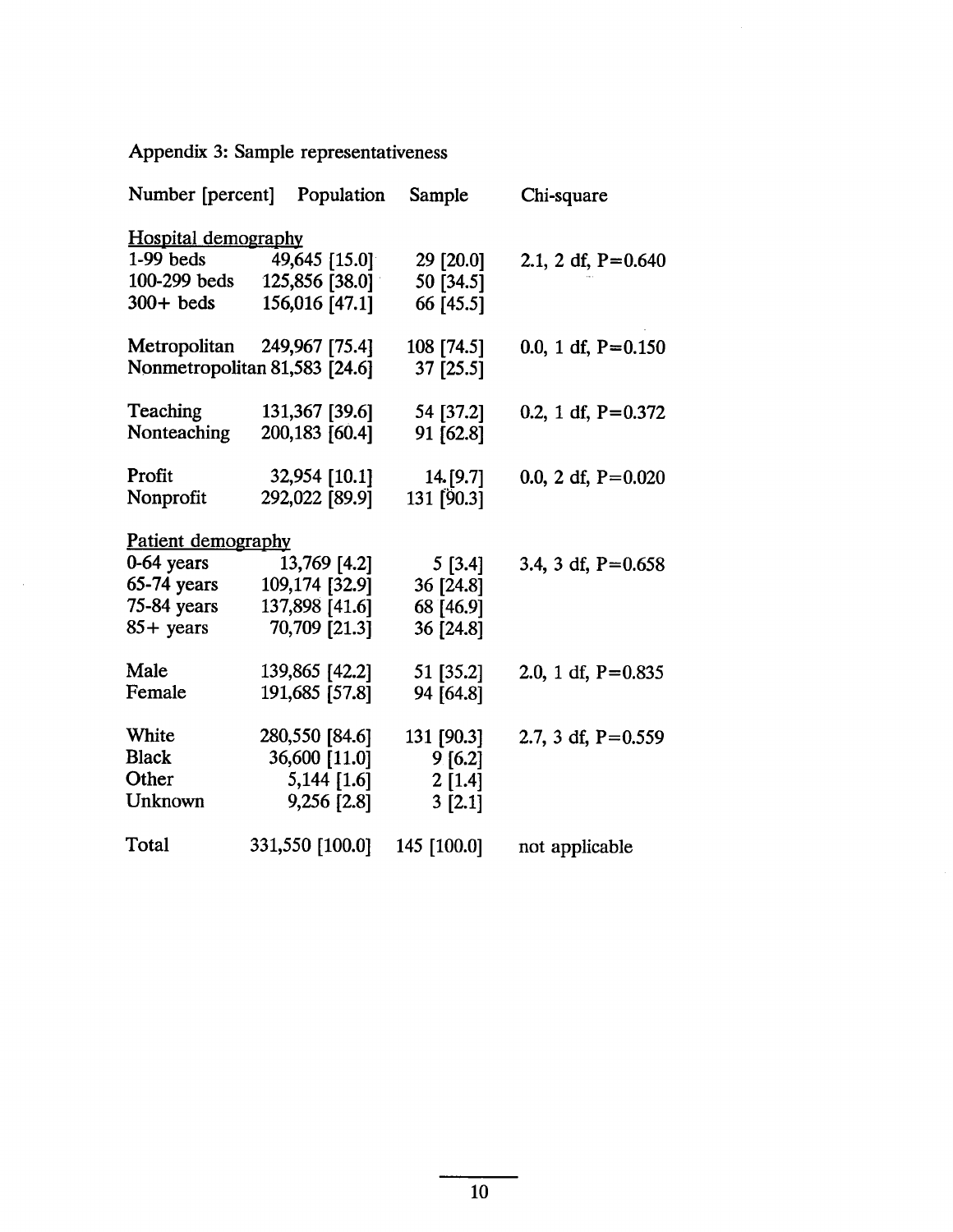| Proportion ±<br>standard error (n)        | 1984                                        | 1985                                         | 1988                                      |
|-------------------------------------------|---------------------------------------------|----------------------------------------------|-------------------------------------------|
| <b>Hospital demography</b><br>$1-99$ beds | $20.0 \pm 13.3$ (10)                        | $30.8 \pm 5.3$ (78)                          | $3.4 \pm 3.4$ (29)                        |
| 100-299 beds<br>$300+$ beds               | $17.1 \pm 4.2$ (85)<br>$14.6 \pm 2.2$ (260) | $13.4 \pm 4.2$ (67)<br>$12.5 \pm 3.9(72)$    | $2.0 \pm 2.0$ (50)<br>$0.0 \pm 0.0$ (66)  |
| Metropolitan<br>Nonmetropolitan           |                                             | $13.2 \pm 3.4$ (133)<br>$26.1 \pm 10.1$ (84) | $0.9 \pm 0.9$ (108)<br>$2.7 \pm 2.7$ (37) |
| Teaching<br>Nonteaching                   |                                             | $10.5 \pm 3.5(61)$<br>$15.4 \pm 3.3$ (156)   | $0.0 \pm 0.0$ (54)<br>$2.2 \pm 1.5$ (91)  |
| Profit<br>Nonprofit                       |                                             | $4.9 \pm 2.3$ (16)<br>$16.4 \pm 2.7$ (201)   | $0.0 \pm 0.0$ (14)<br>$1.5 \pm 1.1$ (131) |
| Patient demography                        |                                             |                                              |                                           |
| 0-65 years                                |                                             | $4.2 \pm 2.6$ (14)                           | $0.0 \pm 0.0$ (5)                         |
| $65-74$ years                             |                                             | $13.5 \pm 4.7(78)$                           | $5.6 \pm 3.9$ (36)                        |
| 75-84 years                               |                                             | $19.9 \pm 4.3$ (85)                          | $0.0 \pm 0.0$ (68)                        |
| $85 +$ years                              |                                             | $21.9 \pm 9.5$ (40)                          | $0.0 \pm 0.0$ (36)                        |
| Male                                      |                                             | $14.2 \pm 3.9$ (103)                         | $0.0 \pm 0.0$ (51)                        |
| Female                                    |                                             | $18.2 \pm 3.6$ (114)                         | $2.1 \pm 1.5$ (94)                        |
| White                                     |                                             |                                              | $1.5 \pm 1.1$ (131)                       |
| <b>Black</b>                              |                                             |                                              | $0.0 \pm 0.0$ (9)                         |
| Other                                     |                                             |                                              | $0.0 \pm 0.0$ (2)                         |
| Unknown                                   |                                             |                                              | $0.0 \pm 0.0$ (3)                         |
| <b>Total</b>                              | $15.1 \pm 1.9$ (355)                        | $15.8 \pm 2.6$ (217)                         | $1.4 \pm 1.0$ (145)                       |
| 1988 difference<br>[95% CI]               | 14.1 [8.0 to 20.3]                          | 14.3 [8.0 to 20.6]                           | NA                                        |

Appendix 4: DRG 14 coding errors by hospital and patient demography, 1984- 1988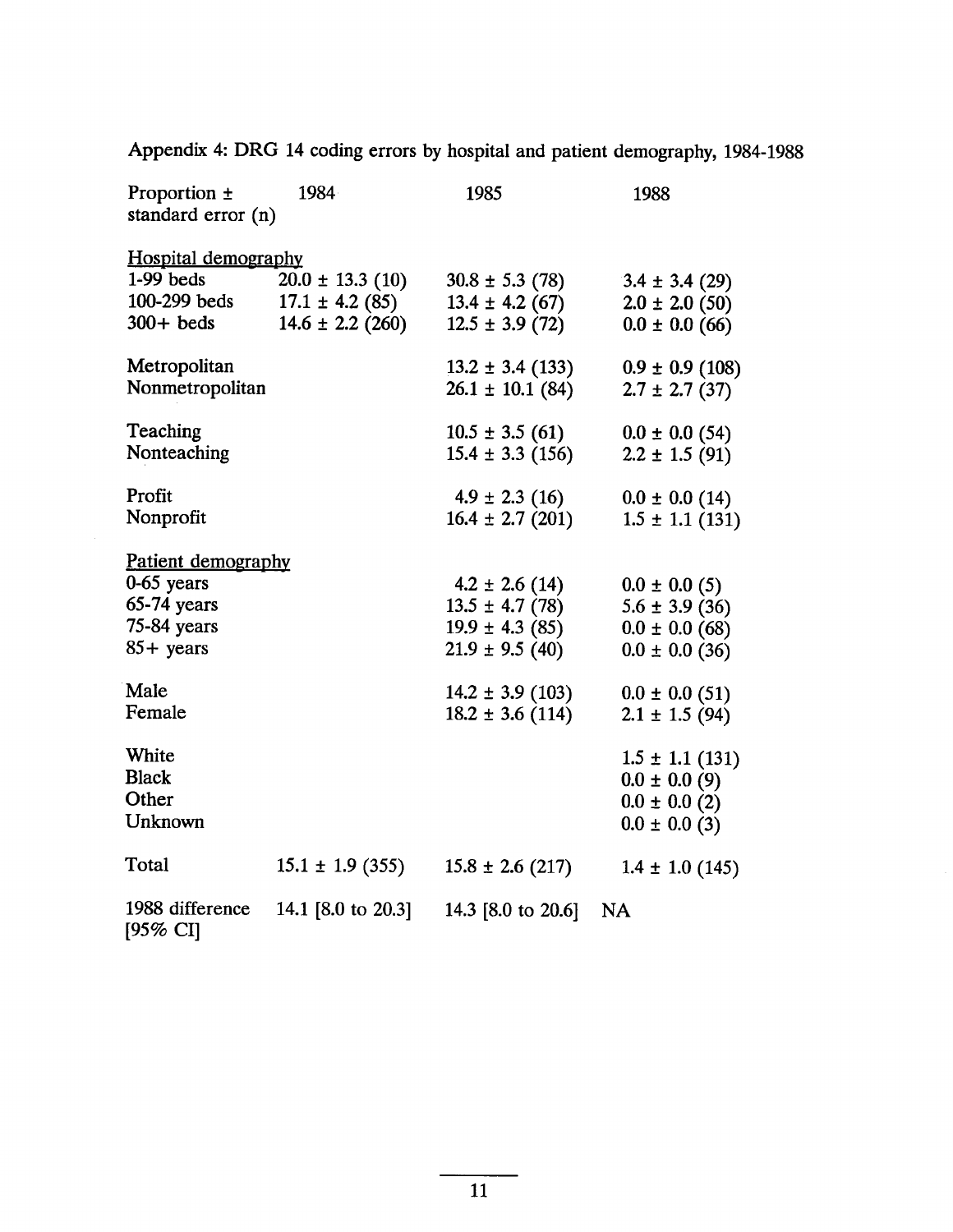Appendix 5: Coding errors by hospital and patient demography, 1988

| Proportion $\pm$           | <b>DRG 14</b>       | <b>All DRGs</b>         |  |  |  |
|----------------------------|---------------------|-------------------------|--|--|--|
| standard error (n)         |                     |                         |  |  |  |
|                            |                     |                         |  |  |  |
| <b>Hospital demography</b> |                     |                         |  |  |  |
| $1-99$ beds                | $3.4 \pm 3.4$ (29)  | $17.0 \pm 2.0$ (359)    |  |  |  |
| 100-299 beds               | $2.0 \pm 2.0$ (50)  | $14.9 \pm 1.2$ (893)    |  |  |  |
| $300+$ beds                | $0.0 \pm 0.0$ (66)  | $13.9 \pm 1.0$ (1199)   |  |  |  |
| Metropolitan               | $0.9 \pm 0.9$ (108) | $14.9 \pm 0.8$ (1845)   |  |  |  |
| Nonmetropolitan            | $2.7 \pm 2.7$ (37)  | $14.4 \pm 1.4$ (606)    |  |  |  |
| Teaching                   | $0.0 \pm 0.0$ (54)  | $15.5 \pm 1.1$ (1008)   |  |  |  |
| Nonteaching                | $2.2 \pm 1.5$ (91)  | $14.2 \pm 0.9$ (1443)   |  |  |  |
| Profit                     | $0.0 \pm 0.0$ (14)  | $17.3 \pm 2.3$ (272)    |  |  |  |
| Nonprofit                  | $1.5 \pm 1.1$ (131) | $14.4 \pm 0.8$ (2179)   |  |  |  |
| <u>Patient demography</u>  |                     |                         |  |  |  |
| $0-65$ years               | $0.0 \pm 0.0$ (5)   | $16.4 \pm 2.4$ (232)    |  |  |  |
| $65-74$ years              | $5.6 \pm 3.9$ (36)  | $14.9 \pm 1.1 \ (1007)$ |  |  |  |
| 75-84 years                | $0.0 \pm 0.0$ (68)  | $14.6 \pm 1.2$ (854)    |  |  |  |
| $85 + \text{years}$        | $0.0 \pm 0.0$ (36)  | $13.4 \pm 1.8$ (358)    |  |  |  |
| Male                       | $0.0 \pm 0.0$ (51)  | $14.5 \pm 1.1$ (1094)   |  |  |  |
| Female                     | $2.1 \pm 1.5$ (94)  | $14.9 \pm 1.0$ (1357)   |  |  |  |
| White                      | $1.5 \pm 1.1$ (131) | $14.8 \pm 0.8$ (220)    |  |  |  |
| <b>Black</b>               | $0.0 \pm 0.0$ (9)   | $14.4 \pm 2.6$ (188)    |  |  |  |
| Other                      | $0.0 \pm 0.0$ (2)   | $14.3 \pm 6.0$ (35)     |  |  |  |
| Unknown                    | $0.0 \pm 0.0$ (3)   | $8.7 \pm 6.0$ (23)      |  |  |  |
| Total                      | $1.4 \pm 1.0$ (145) | $14.7 \pm 0.7$ (2451)   |  |  |  |
| Difference<br>[95% CI]     | 13.3 [7.5 to 19.2]  |                         |  |  |  |

 $\sim 10^{-10}$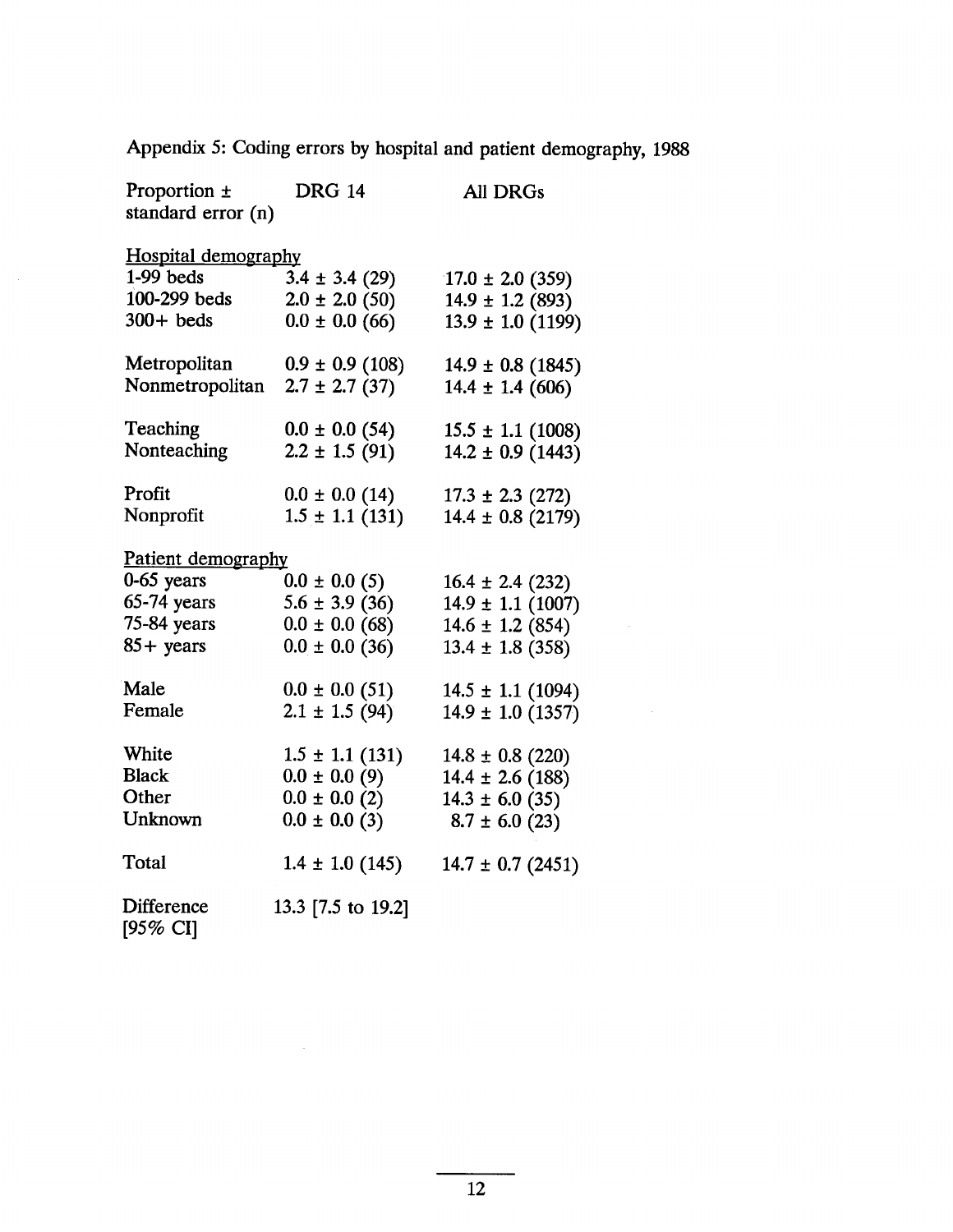|                     | DRG 14                      |        |                     |        | All DRGs            |
|---------------------|-----------------------------|--------|---------------------|--------|---------------------|
|                     | 1985                        |        | 1988                |        | 1988                |
| CMI                 |                             |        |                     |        |                     |
| <b>Before</b>       | $1.3386 \pm 0.0000$         |        | $1.2429 \pm 0.0000$ |        | $1.3080 \pm 0.0166$ |
| After               | $1.2383 \pm 0.0299$         |        | $1.2521 \pm 0.1742$ |        | $1.3104 \pm 0.0186$ |
|                     | Change $-0.1003 \pm 0.0299$ |        | $0.0092 \pm 0.1742$ |        | $0.0024 \pm 0.0352$ |
| $[95\% \text{ CI}]$ | $[0.0601]$ to $0.1121]$     |        | [-0.2506 to 0.2322] |        |                     |
| \$                  |                             |        |                     |        |                     |
| Before              | $3542 \pm 0$                |        | $3797 \pm 0$        |        | $3996 \pm 51$       |
| After               | $3277 \pm 79$               |        | $3825 \pm 532$      |        | $4003 \pm 57$       |
| Change              | $-265 \pm 79$               |        | $28 \pm 532$        |        | $7 \pm 108$         |
| <b>Bills</b>        | 191,654                     |        | 331,550             |        | 9,506,361           |
|                     | \$ million change -56.6     |        | 9.3                 |        | 69.8                |
| Difference          |                             |        |                     |        |                     |
| <b>CMI</b>          |                             | 0.1095 |                     | 0.0068 |                     |
| Mean \$             |                             | 293    |                     | 21     |                     |
| Total \$ million    |                             | 60.1   |                     | 60.4   |                     |

Appendix 6: Financial effect of coding errors, 1985-1988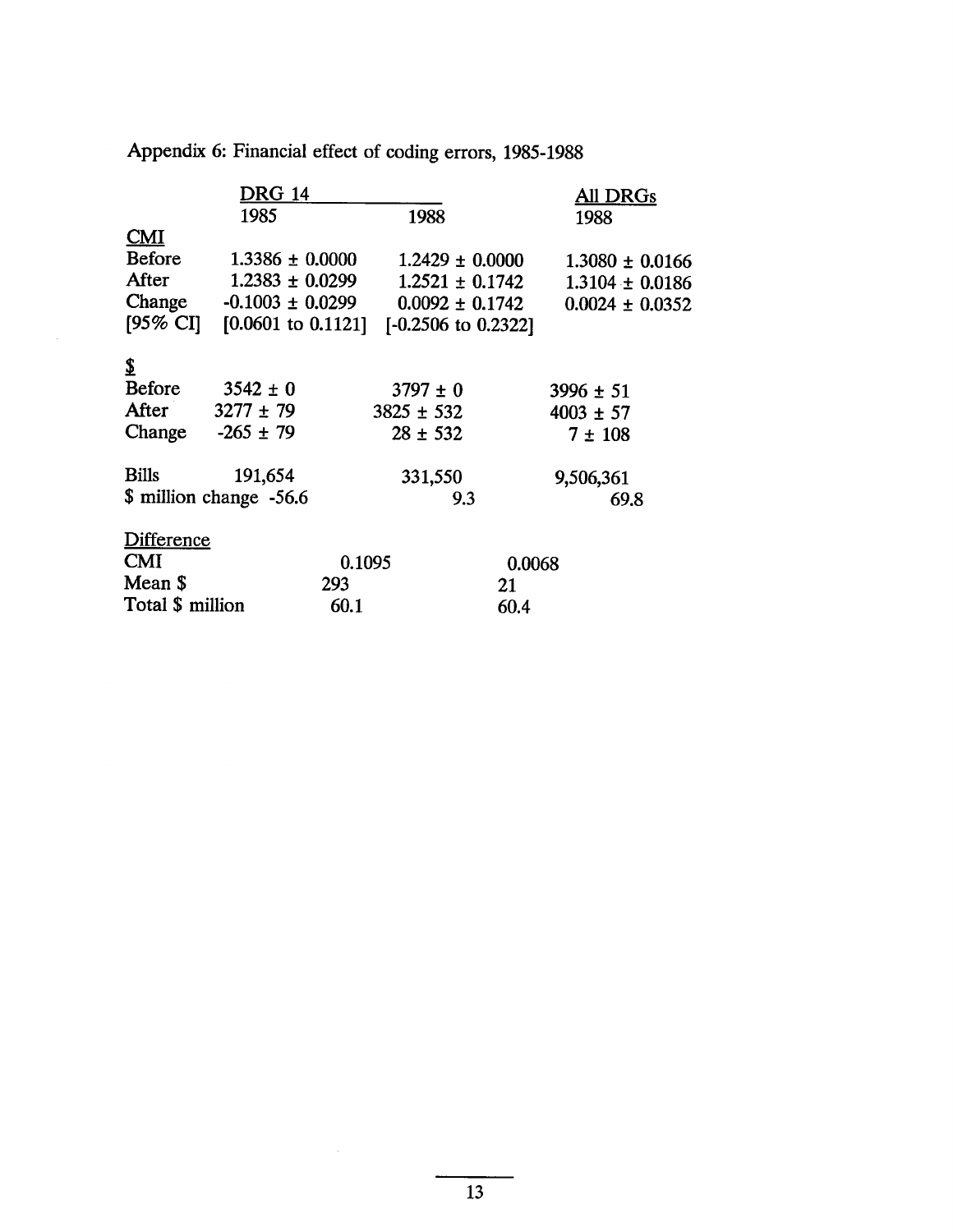Appendix 7: HCFA comments

 $\mathcal{L}^{\mathcal{L}}(\mathcal{L}^{\mathcal{L}})$  . The set of  $\mathcal{L}^{\mathcal{L}}(\mathcal{L}^{\mathcal{L}})$ 

 $\label{eq:2} \mathcal{L} = \mathcal{L} \left( \mathcal{L} \right) \left( \mathcal{L} \right) \left( \mathcal{L} \right) \left( \mathcal{L} \right)$ 

 $\label{eq:2.1} \frac{1}{\sqrt{2}}\int_{\mathbb{R}^3}\frac{1}{\sqrt{2}}\left(\frac{1}{\sqrt{2}}\right)^2\frac{1}{\sqrt{2}}\left(\frac{1}{\sqrt{2}}\right)^2\frac{1}{\sqrt{2}}\left(\frac{1}{\sqrt{2}}\right)^2\frac{1}{\sqrt{2}}\left(\frac{1}{\sqrt{2}}\right)^2.$ 

 $\frac{1}{\sqrt{2}}\left( \frac{1}{\sqrt{2}}\right) ^{2}=\frac{1}{2}\left( \frac{1}{2}\right) ^{2}$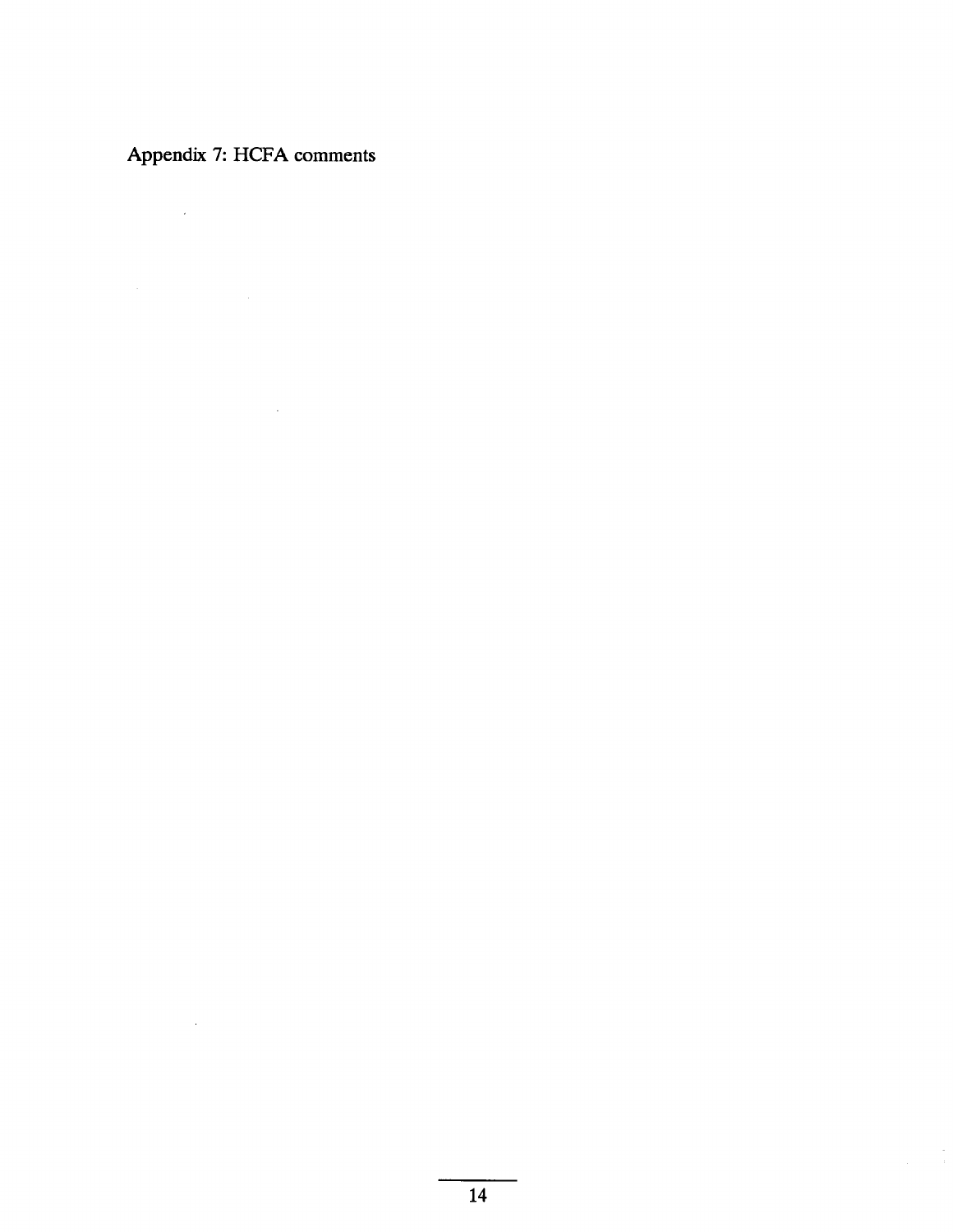

DEPARTMENT OF HEALTH & HUMAN SERVICES Financing Administration

Health Care

**Date** 

Jun 10 1992 **Memorandum** 

iam Toby, Jr. From Acting Administrator

OIG Draft Report: "DRG 14 Validation Study Update: Specific Cerebrovascular Subject Disorders Other Than Transient Ischemic Attacks," OEI-12-89-00192

To

Inspector General Office of the Secretary

We have reviewed the subject draft report which examines the coding accuracy of prospective payment dicharges biled as Diagnosis Related Group (DRG) 14. In previous studies, the Office of Inspector General (OIG) sampled DRG 14 and found upcoding that resulted in over-reimbursement to hospitals of \$31.5 million in 1984 and \$56.5 million in 1985.

The findings of this report show a significant improvement in coding accuracy for DRG 14: from a little over 84 percent in 1984 and 1985, to 98.6 percent in 1988. The few remaining coding errors no longer result in systematic over-reimbursement of hospitals. Consequently, this report contains no recommendations for further action.

The Health Care Financing Administration is pleased with OIG's findings. We are in agreement with the report, and have only a few brief comments for further consideration by OIG.

Thank you for the opportunity to review and comment on this draft report. Please advise us whether you agree with our comments on the report at your earliest convenience.

Attachment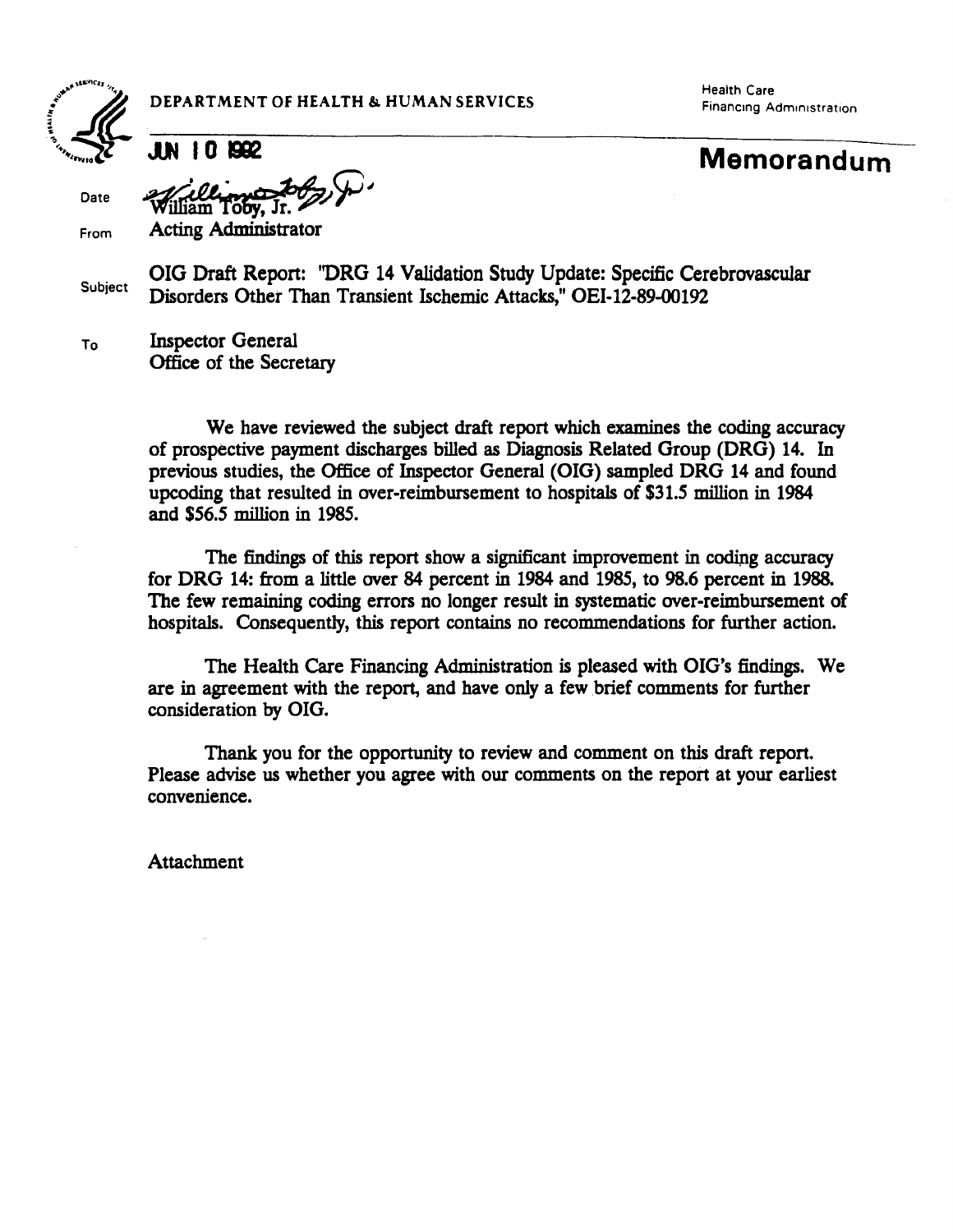#### Comments of the Health Care Financing Administration (HCFA) on OIG Draft Report: "DRG 14 Validation Study Update: Specific Cerebrovascular Disorders Other Than Transient Ischemic Attacks." OEI-12-89-00192

#### **Technical Comments**

Pages 2 and 3. The series of graphs on these pages are difficult to read because of their small size. We recommend increasing their size in the final report.

Page 4, "DRG 14 Over-Reimbursement Eliminated" section. It is not clear how the following underlined statements were assumed:

The 145 sample discharges all originally received a Relative Weight of 1.2429, equivalent to \$3,797. This Relative Weight did not differ significantly from the  $1.2521$  case-mix index (CMI) after AMRA reabstraction, equivalent to \$3,825.

The relative weight is a constant multiplier, but the multiplicand varies according to each hospital's specific portion. We understand there were 144 hospitals in this study. Therefore, the origins of these values should be explained as an average, median, mean or actual figue, as appropriate.

Page 8, Appendix 1. Project participant Rita Finnegan, RRA, is now a self-employed consultant. Participant Delsa Mancilla, ART, is no longer employed by AMRA; her current position is not known.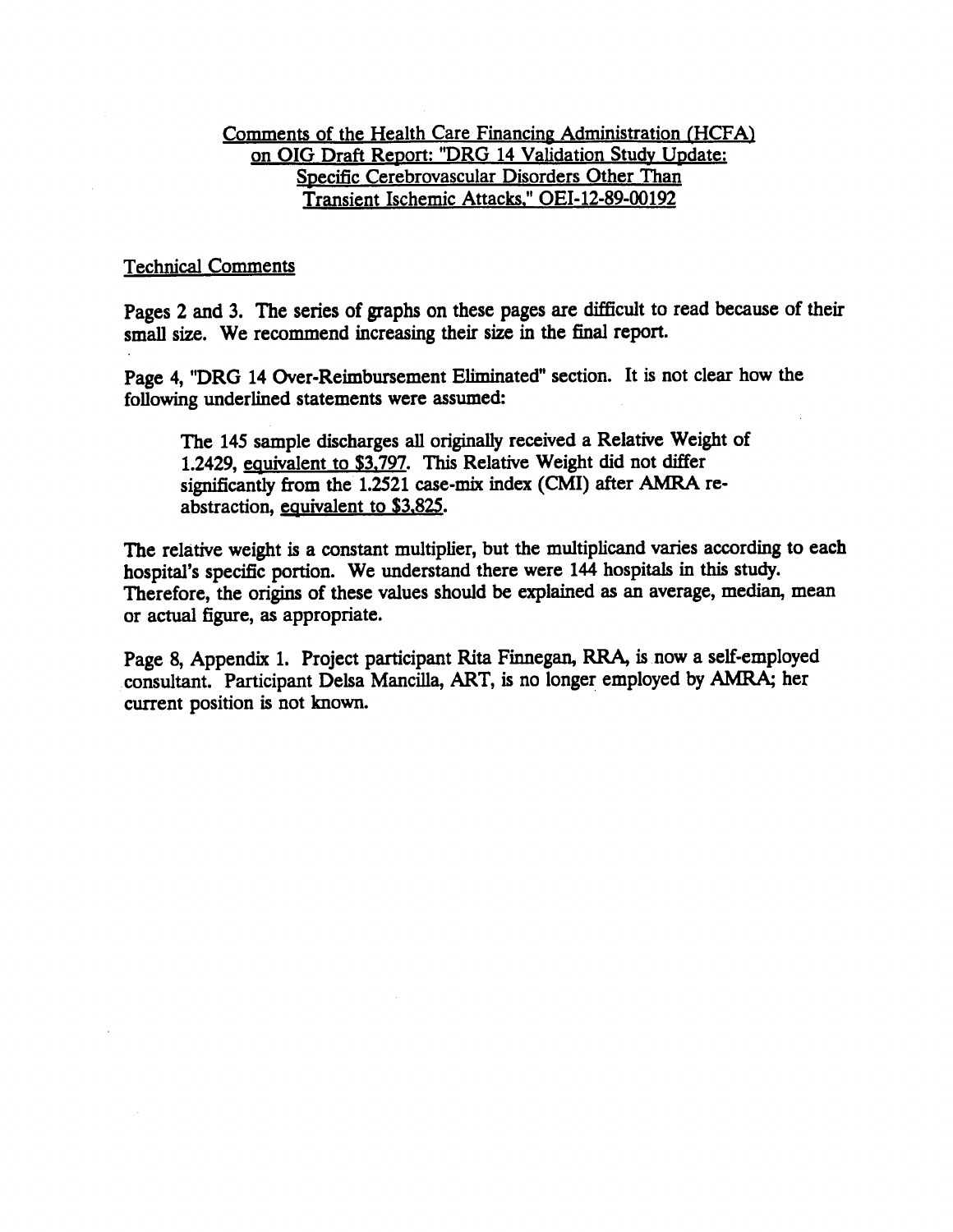9203301330



 OBA: ACTION DEPARTMENT OF HEALTH & HUMAN SERVICES cc: Hudson; AAO: AAPCHice of Inspector General OLP:MB:OPHC:AAM:AAC: Means; Somsak; Schmidt; Thomas

MAR 3 0 1992 ADMINISTRATOR SIG. DUE 4/25/92 Memorandum

Date

From Richard P. Kusserow Inspector General  $\mathcal{F}_{\mathbb{R}}$  / Ingan

Subject "DRG 14 Validation Study Update: Specific Cerebrovascular Disorders other Than Transient Ischemic Attacks, " OEI-12-89-00192 OIG Draft Report:

To J. Michael Hudson Acting Administrator Health Care Financing Administration

> Attached is a draft inspection report on the coding accuracy of prospective payment discharges billed as diagnosis-related group (DRG) 14.

> In two previous studies, the Office of Inspector General (OIG) reabstracted the ICD-9-CM codes from samples of DRG 14 bills on a blinded basis and found upcoding that over-reimbursed hospitals \$31. 5 million in 1984 and \$56. 5 million in 1985. The attached report updates the previous studies by applying the same methodology to a nationally representative sample of 1988 discharges, the most recent year for which data were available.

> These inspections find a significant improvement in DRG coding accuracy from 84. 5 percent in 1984 and 84. 2 percent in 1985 to 98. 6 percent in 1988. The few coding errors no longer systematically over-reimburse the hospitals. This report, therefore, makes no recommendations.

> We would appreciate receiving your comments on the draft report within 30 days of the date of this memorandum. The OIG briefed your staff about these inspections on October 31, 1991.

> If you have any questions about this report, please call me or Michael Mangano, Deputy Inspector General for Evaluation and Inspections, or have your staff contact Penny Thompson at FTS 646-3138.

Attachment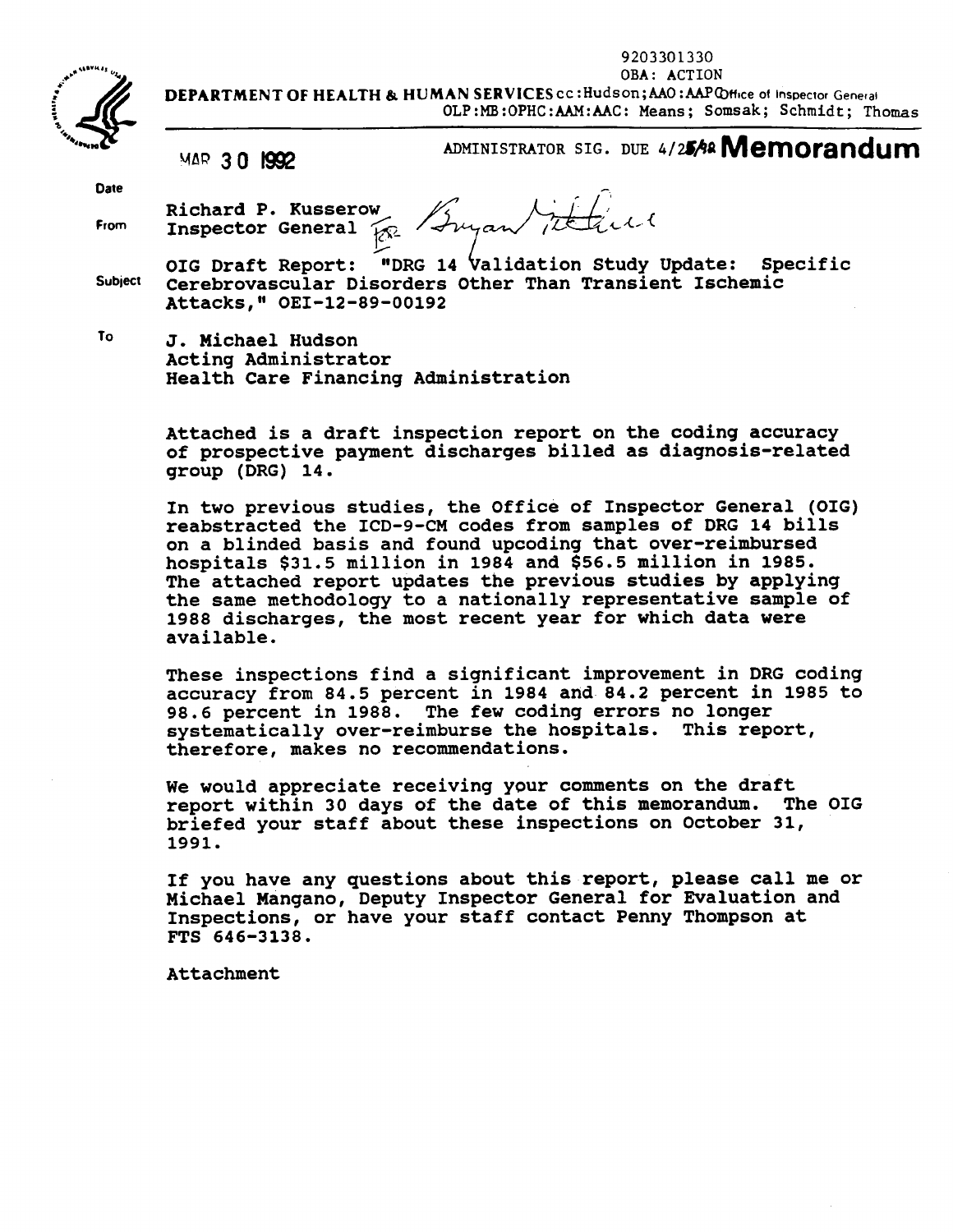# Department of Health and Human Services **OFFICE OF INSPECTOR GENERAL**



#### NOTICE - THIS DRAFT RESTRICTED TO OFFICIAL USE

This document is a draft report of the Office of Inspector General and is subject to revision; therefore, recipients of this draft should not disclose its contents for purposes other than for official review and comment under any circumstances. This draft and all copies thereof remain the property of, and must be returned on demand to, the Office of Inspector General.

MARCH 1992 **MARCH 1992**